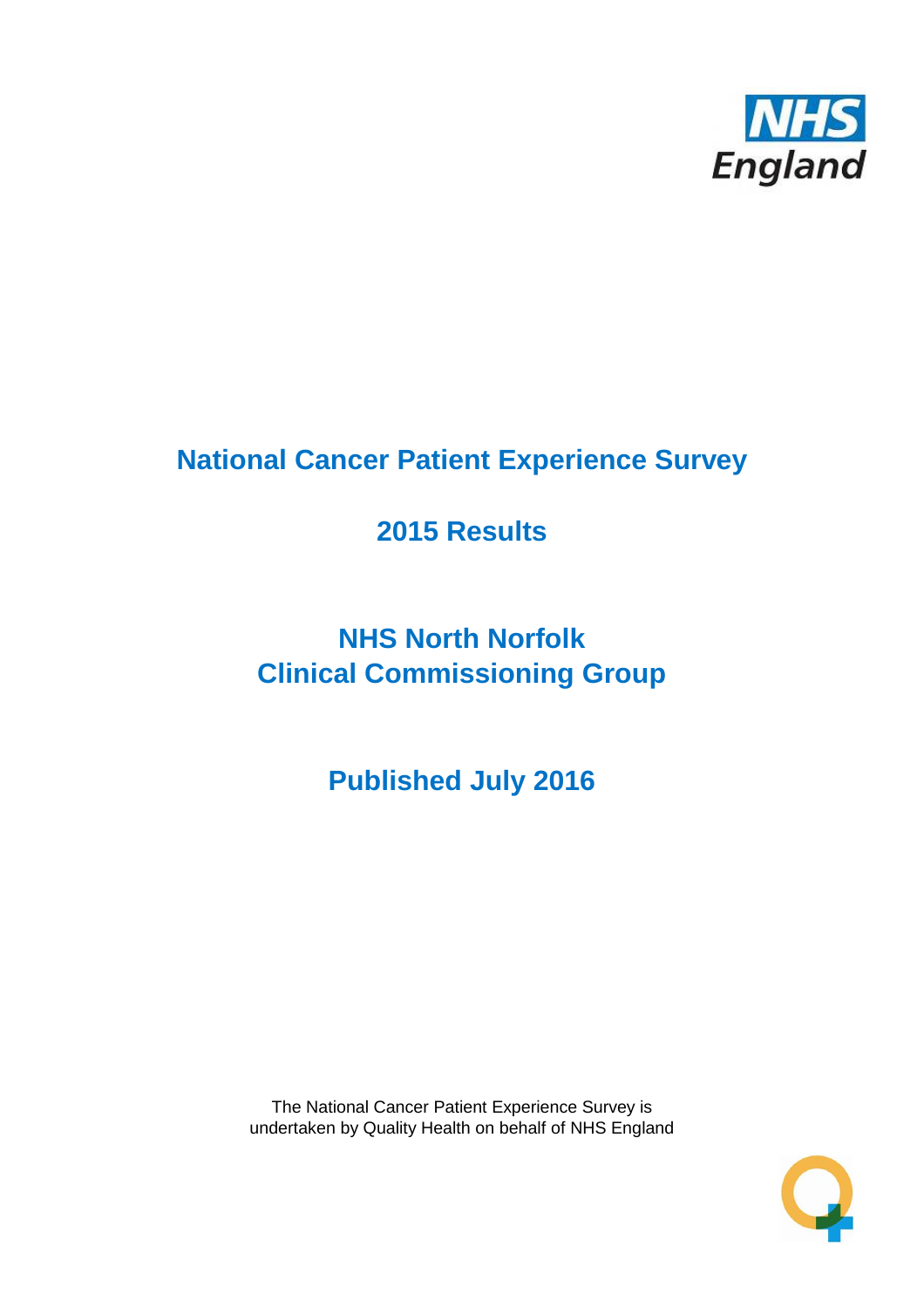### **Introduction**

The National Cancer Patient Experience Survey 2015 is the fifth iteration of the survey first undertaken in 2010. It has been designed to monitor national progress on cancer care; to provide information to drive local quality improvements; to assist commissioners and providers of cancer care; and to inform the work of the various charities and stakeholder groups supporting cancer patients.

The survey was overseen by a national Cancer Patient Experience Advisory Group. This Advisory Group set the principles and objectives of the survey programme and guided questionnaire development.

The survey was commissioned and managed by NHS England. The survey provider, Quality Health, is responsible for designing, running and analysing the survey.

Full national results and other reports are available at www.ncpes.co.uk

Further details on the survey methodology and changes to the 2015 survey can be found in the Annex. Note that a number of significant changes were made to the 2015 survey so caution should be taken in directly comparing data from the 2015 survey to the findings of the previous CPES surveys. No comparisons with previous surveys are presented in this report.

#### **This report**

The report shows how this CCG scored for each question in the survey, compared with national results. It is aimed at helping individual CCGs to understand their performance and identify areas for local improvement.

Note that responses for questions with 1-20 respondents have been suppressed. This is to protect patient confidentiality and because uncertainty around the result is too great.

#### **Data tables**

The data tables presented in this report show the following for each question:

- **Column 1** shows the number of respondents to this question
- **Column 2** shows the unadjusted 2015 score for this CCG
- **Column 3** shows the case-mix adjusted 2015 score for this CCG
- **Column 4** shows the lower limit of the expected range of scores for this CCG (the top of the pale blue section on the Comparability chart - see below)
- **Column 5** shows the upper limit of the expected range of scores for this CCG (the bottom of the dark blue section on the Comparability chart - see below)
- **Column 6** shows the National Average score for this question.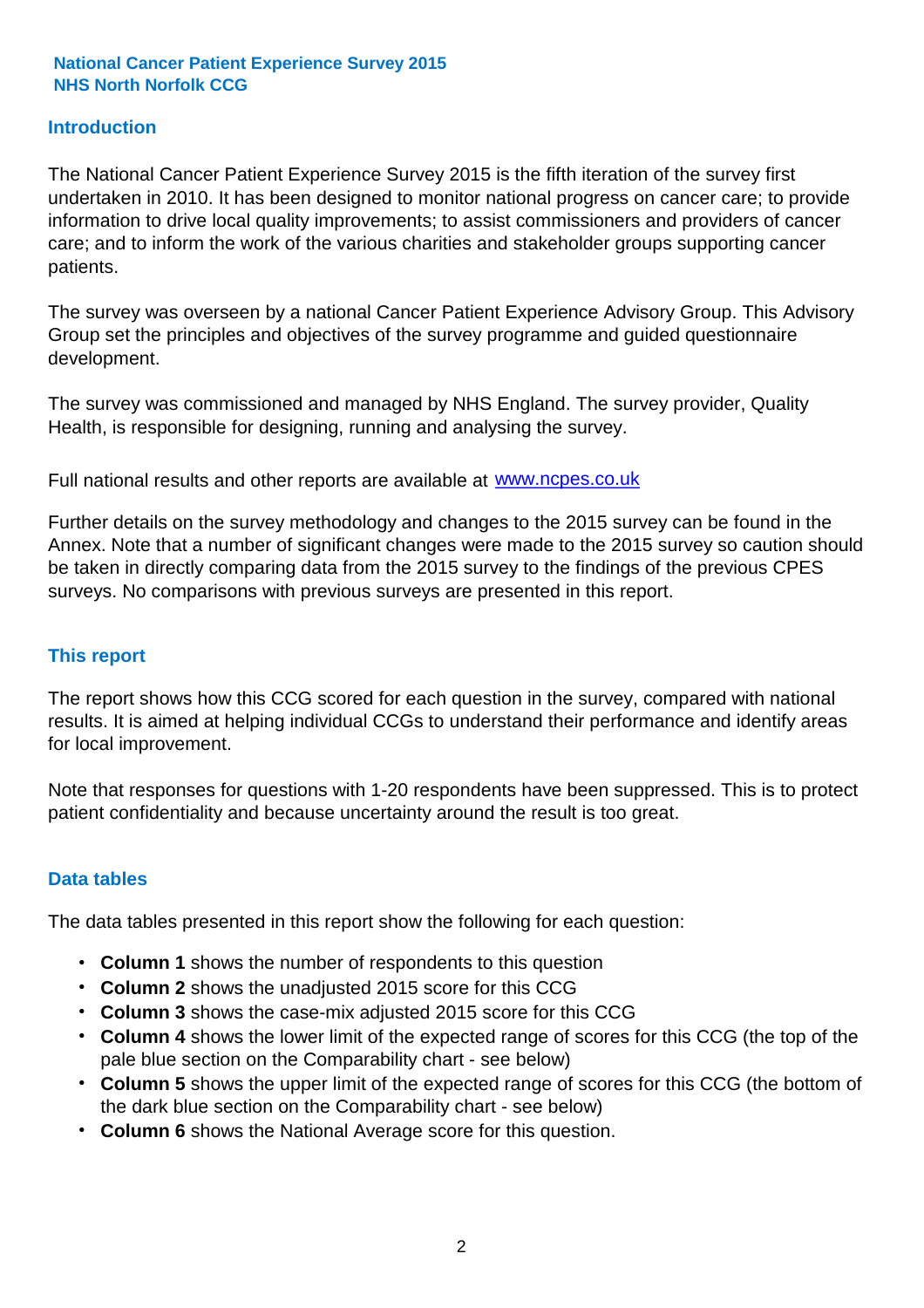Results for individual response options are presented in the detailed data tables **WWW.ncpes.co.uk** Confidence Intervals for unadjusted and case-mix adjusted data are provided in these tables.

Expected ranges and 95% Confidence Intervals highlight the uncertainty around the results. The size of the expected ranges and confidence intervals will be different for each question, and depends on the number of respondents and the range of their responses.

For further details on case-mix adjustment and the scoring methodology used, please refer to the Annex.

### **Comparability charts**

For the 2015 survey, we have adopted the CQC standard for reporting comparative performance, based on calculation of "expected ranges". This means that CCGs will be flagged as outliers only if there is statistical evidence that their scores deviate (positively or negatively) from the range of scores that would be expected for CCGs of the same size.

The Comparability charts in this report show a bar with these expected ranges (in grey), higher than expected (in dark blue), and lower than expected (in pale blue). A black dot represents the actual score of this CCG.

The same colour convention has been used in Column 3 of the Data tables.

For further details on expected ranges, please refer to the technical document at **www.ncpes.co.uk** 

#### **Tumour group tables**

The final set of tables in this report show the scores for each question for each of the 13 tumour groups, with a comparative national score for that tumour group.

These breakdowns are intended as additional information for CCGs to understand the differences between the experiences of patients with different types of cancer. The numbers are generally relatively small and may not be statistically significant. They should therefore be treated with some caution.

#### **Notes on specific questions**

Question 5 in the survey has not been scored. However, the unscored data is useful and has been published alongside the other results in this report. This question asked respondents to "tick all that apply". The results show all of the responses given including where respondents chose two or more options.

Questions used to direct respondents to different parts of the survey (questions 4, 17, 24, 27, 40, 43, 46) and other demographic and information questions are not reported.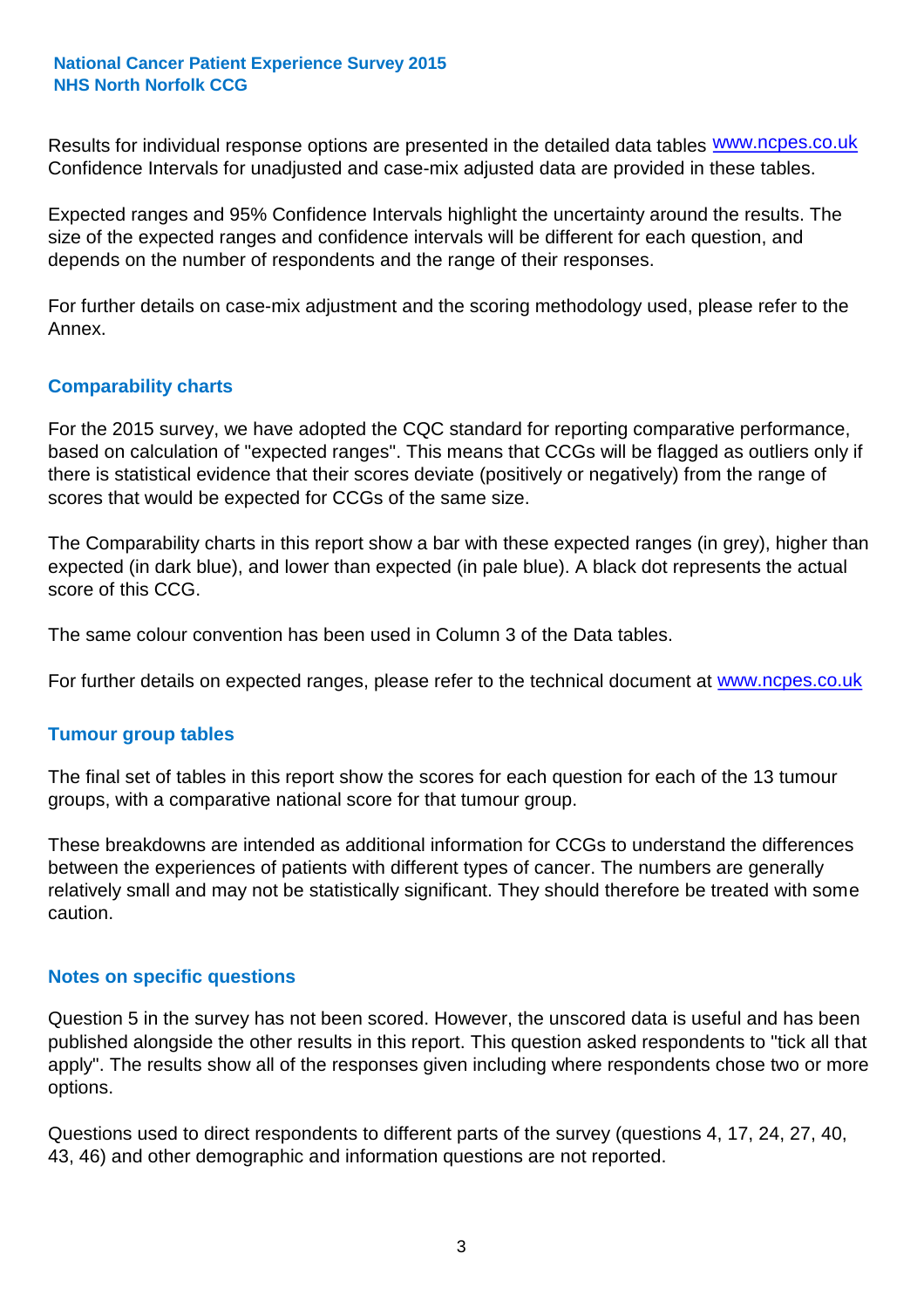#### **How to use the data**

Unadjusted data should be used to see the actual responses from patients relating to the CCG.

Case-mix adjusted data, together with expected ranges, should be used to understand whether the results are significantly higher or lower than national results.

Case-mix adjusted data, together with (case-mix adjusted) Confidence Intervals (presented in the detailed data tables **www.ncpes.co.uk**), should be used to understand whether the results are significantly higher or lower than the results for another CCG.

#### **Response rates**

Numbers of respondents by tumour group, age and gender can be found in the Annex.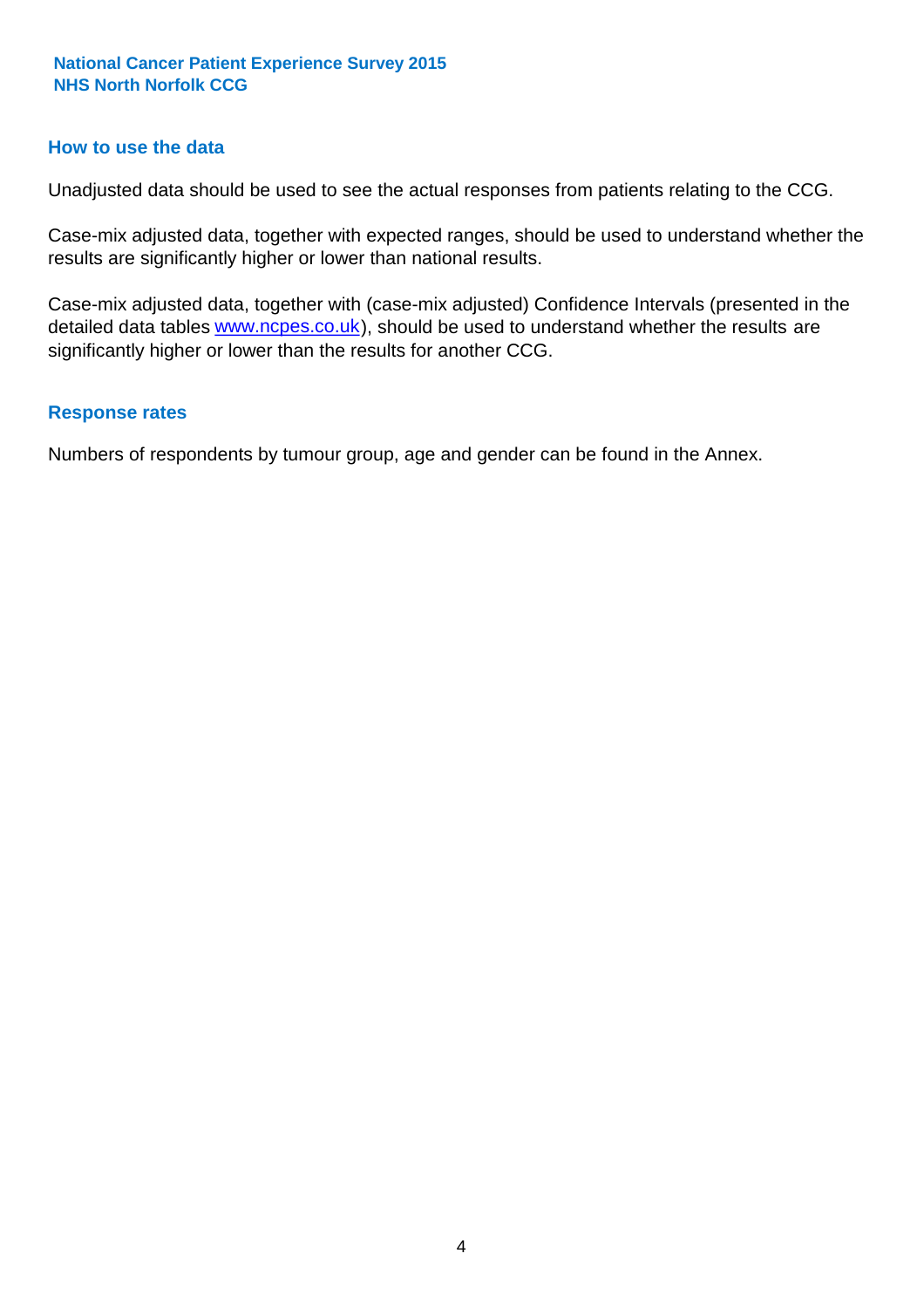### **Executive Summary**

average rating of **8.8**. Asked to rate their care on a scale of zero (very poor) to 10 (very good), respondents gave an

The following questions are included in phase 1 of the Cancer Dashboard developed by Public Health England and NHS England\*:

- **79%** of respondents said that they were definitely involved as much as they wanted to be in decisions about their care and treatment
- **95%** of respondents said that they were given the name of a Clinical Nurse Specialist who would support them through their treatment
- when asked how easy or difficult it had been to contact their Clinical Nurse Specialist 84% of respondents said that it had been 'quite easy' or 'very easy'
- **83%** of respondents said that, overall, they were always treated with dignity and respect they were in hospital
- **92%** of respondents said that hospital staff told them who to contact if they were worried about their condition or treatment after they left hospital
- **69%** of respondents said that they thought the GPs and nurses at their general practice definitely did everything they could to support them while they were having cancer treatment.

Detailed results for these and other questions are set out in the sections that follow.

#### \* www.cancerdata.nhs.uk/dashboard

The questions were selected in discussion with the national Cancer Patient Experience Advisory Group and reflect four key patient experience domains: provision of information; involvement in decisions; care transition; interpersonal relations, respect and dignity. The figures presented above are all case-mix adjusted.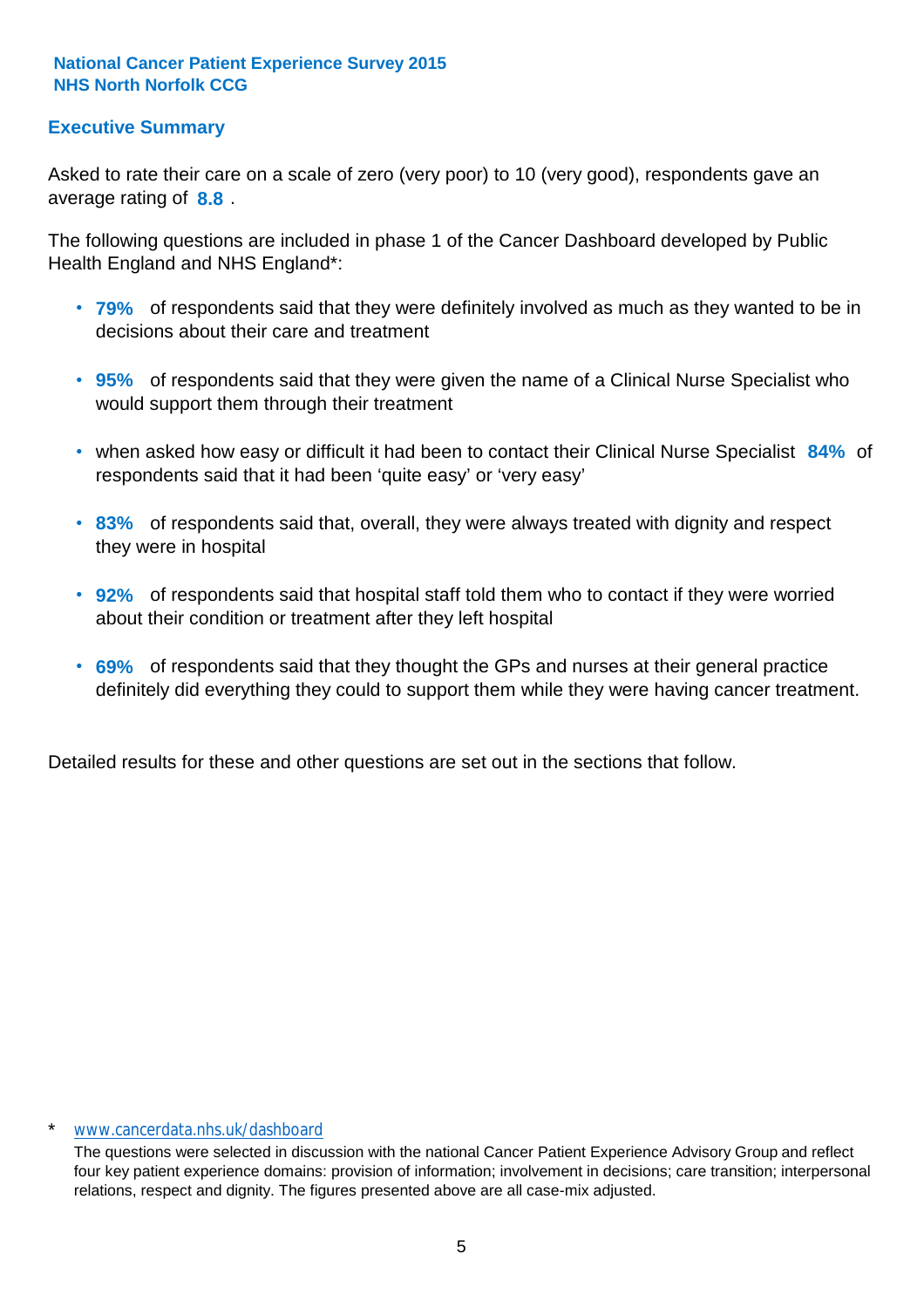# **Questions which scored outside expected range**

|                 |                                                                                     |                                             | 2015 Case-mix Adjusted              |                                     |                                     |                              |
|-----------------|-------------------------------------------------------------------------------------|---------------------------------------------|-------------------------------------|-------------------------------------|-------------------------------------|------------------------------|
| Question        |                                                                                     | respondents<br>for this<br>Number of<br>CCG | Percentage<br>this CCG<br>2015<br>đ | Lower limit of<br>expected<br>range | Upper limit of<br>expected<br>range | National<br>Average<br>Score |
|                 | <b>Clinical Nurse Specialist</b>                                                    |                                             |                                     |                                     |                                     |                              |
| Q17             | Patient given the name of the CNS who would support them<br>through their treatment | 392                                         | 95%                                 | 87%                                 | 93%                                 | 90%                          |
|                 | Support for people with cancer                                                      |                                             |                                     |                                     |                                     |                              |
| Q <sub>22</sub> | Hospital staff gave information on getting financial help                           | 212                                         | 66%                                 | 48%                                 | 62%                                 | 55%                          |
|                 | Hospital care as an inpatient                                                       |                                             |                                     |                                     |                                     |                              |
| Q <sub>32</sub> | Always / nearly always enough nurses on duty                                        | 244                                         | 52%                                 | 60%                                 | 72%                                 | 66%                          |
| Q <sub>37</sub> | Always treated with respect and dignity by staff                                    | 245                                         | 83%                                 | 83%                                 | 92%                                 | 87%                          |
|                 | Hospital care as a day patient / outpatient                                         |                                             |                                     |                                     |                                     |                              |
| Q47             | Beforehand patient had all information needed about<br>chemotherapy treatment       | 213                                         | 77%                                 | 79%                                 | 89%                                 | 84%                          |
|                 | Care from your general practice                                                     |                                             |                                     |                                     |                                     |                              |
| Q53             | Practice staff definitely did everything they could to support<br>patient           | 285                                         | 69%                                 | 57%                                 | 68%                                 | 63%                          |
|                 | <b>Your overall NHS care</b>                                                        |                                             |                                     |                                     |                                     |                              |
| Q57             | Length of time for attending clinics and appointments was right                     | 393                                         | 73%                                 | 59%                                 | 73%                                 | 66%                          |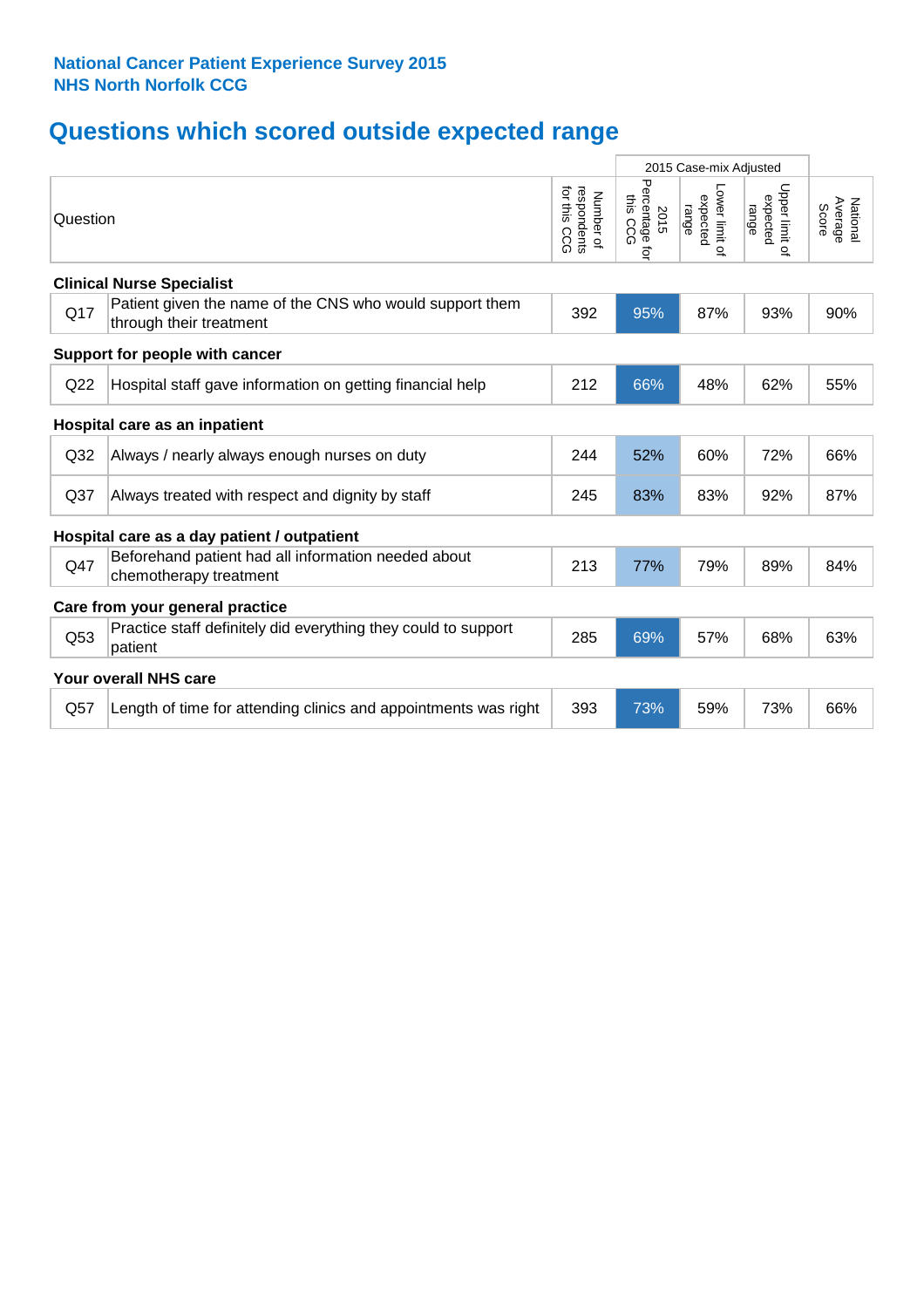# **CCG results**

### **Seeing your GP**



|    |                                                                |                                                     |                             |               | 2015 Case-mix Adjusted     |                            |                           |
|----|----------------------------------------------------------------|-----------------------------------------------------|-----------------------------|---------------|----------------------------|----------------------------|---------------------------|
|    | Question                                                       | respondents<br><b>Number</b><br>$\overline{\sigma}$ | 2015<br>Unadjusted<br>Score | 2015<br>Score | Expected<br>range<br>lower | Expected<br>range<br>nbber | National Average<br>Score |
| Q1 | Saw GP once / twice before being told had to go to<br>hospital | 306                                                 | 80%                         | 78%           | 71%                        | 81%                        | 76%                       |
| Q2 | Patient thought they were seen as soon as necessary            | 390                                                 | 83%                         | 81%           | 79%                        | 86%                        | 82%                       |

|    |                                                                             |                                                 | No. |
|----|-----------------------------------------------------------------------------|-------------------------------------------------|-----|
|    |                                                                             | Yes                                             |     |
| Q5 | Beforehand, did you have all the<br>information you needed about your test? | No, I would have liked more written information |     |
|    |                                                                             | No, I would have liked more verbal information  |     |
|    |                                                                             | I did not need / want any information           |     |
|    |                                                                             | Don't know / can't remember                     |     |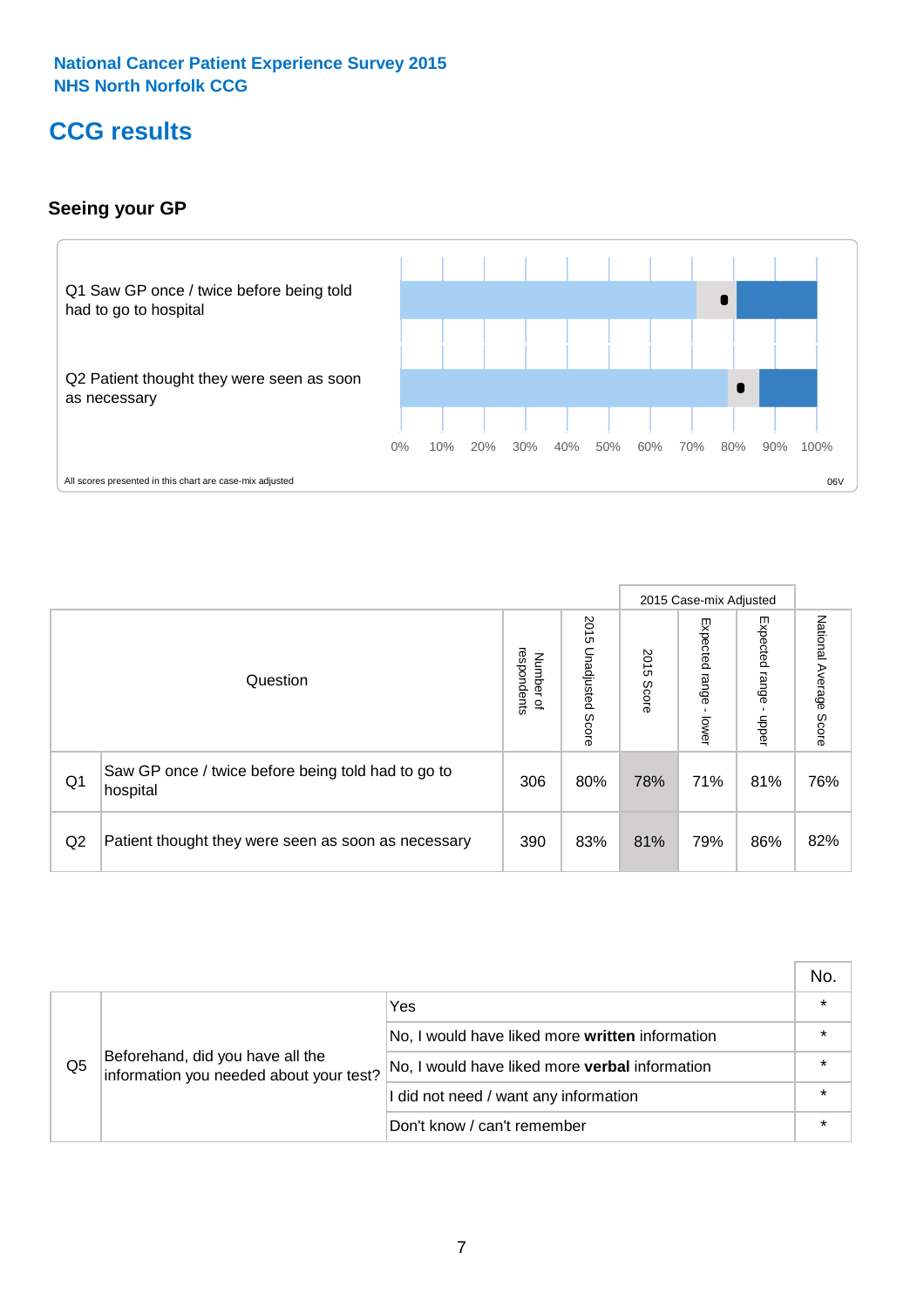### **Diagnostic tests**



|                |                                                                       |                                   |                             |               | 2015 Case-mix Adjusted  |                         |                           |
|----------------|-----------------------------------------------------------------------|-----------------------------------|-----------------------------|---------------|-------------------------|-------------------------|---------------------------|
|                | Question                                                              | respondents<br>Number<br>$\Omega$ | 2015<br>Unadjusted<br>Score | 2015<br>Score | Expected range<br>lower | Expected range<br>nbber | National Average<br>Score |
| Q <sub>6</sub> | The length of time waiting for the test to be done was<br>about right | 342                               | 88%                         | 88%           | 83%                     | 90%                     | 87%                       |
| Q7             | Given complete explanation of test results in<br>understandable way   | 342                               | 81%                         | 81%           | 74%                     | 83%                     | 79%                       |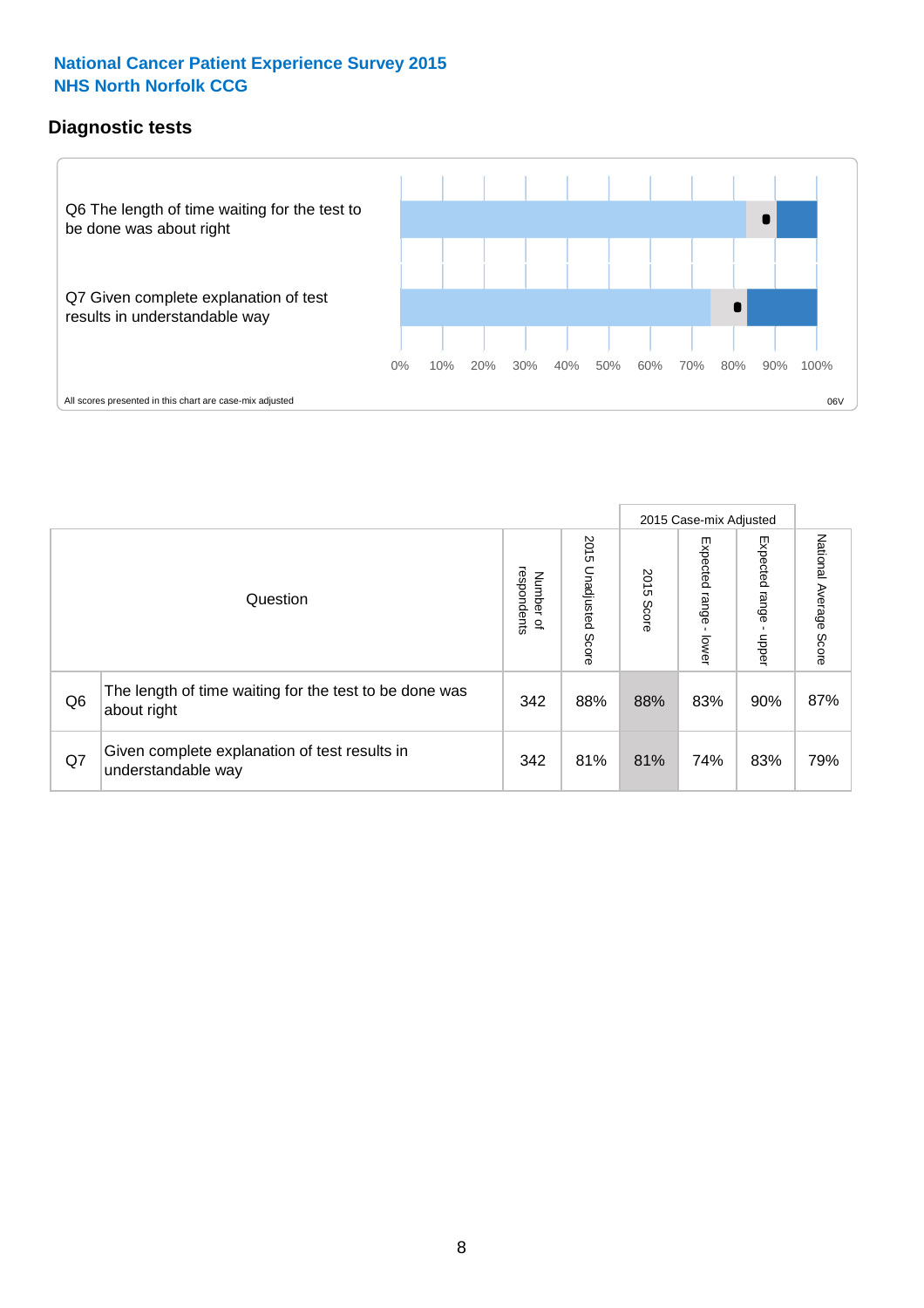#### **Finding out what was wrong with you**



|                |                                                                                            |                          |                          |               | 2015 Case-mix Adjusted                    |                                           |                        |
|----------------|--------------------------------------------------------------------------------------------|--------------------------|--------------------------|---------------|-------------------------------------------|-------------------------------------------|------------------------|
|                | Question                                                                                   | respondents<br>Number of | 2015<br>Unadjusted Score | 2015<br>Score | Expected range<br>$\blacksquare$<br>lower | Expected range<br>$\blacksquare$<br>nbber | National Average Score |
| Q8             | Patient told they could bring a family member or friend<br>when first told they had cancer | 345                      | 81%                      | 80%           | 74%                                       | 83%                                       | 79%                    |
| Q <sub>9</sub> | Patient felt they were told sensitively that they had cancer                               | 394                      | 85%                      | 85%           | 81%                                       | 88%                                       | 84%                    |
| Q10            | Patient completely understood the explanation of what<br>was wrong                         | 397                      | 78%                      | 76%           | 69%                                       | 77%                                       | 73%                    |
| Q11            | Patient given easy to understand written information<br>about the type of cancer they had  | 346                      | 74%                      | 74%           | 67%                                       | 76%                                       | 72%                    |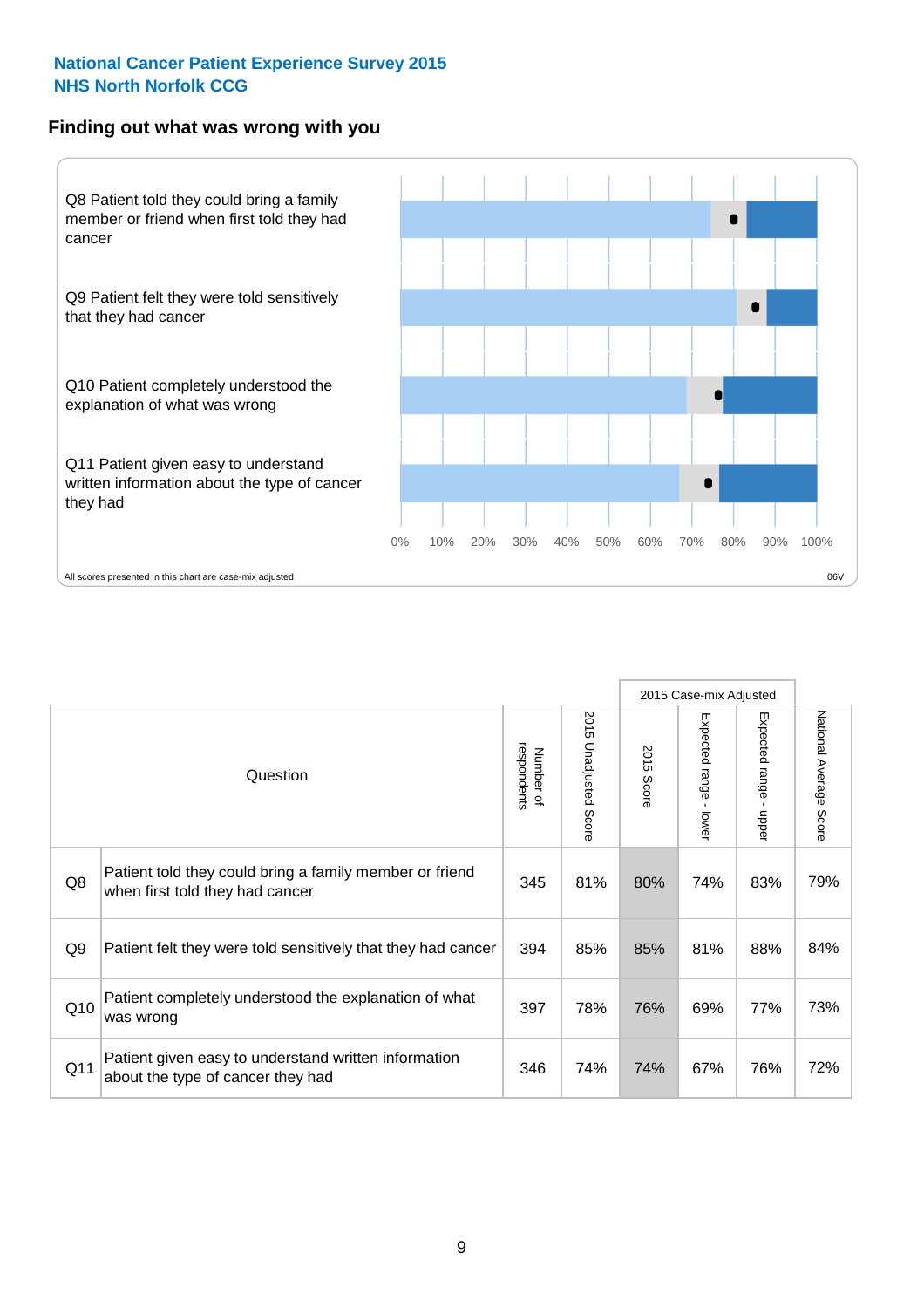### **Finding out what was wrong with you**



|     |                                                                                         |                          |                          |               | 2015 Case-mix Adjusted                  |                           |                        |
|-----|-----------------------------------------------------------------------------------------|--------------------------|--------------------------|---------------|-----------------------------------------|---------------------------|------------------------|
|     | Question                                                                                | Number of<br>respondents | 2015<br>Unadjusted Score | 2015<br>Score | Expected range<br>$\mathbf{r}$<br>lower | Expected range<br>- nbber | National Average Score |
| Q12 | Patient felt that treatment options were completely<br>explained                        | 346                      | 83%                      | 83%           | 79%                                     | 87%                       | 83%                    |
| Q13 | Possible side effects explained in an understandable way                                | 381                      | 75%                      | 75%           | 68%                                     | 77%                       | 73%                    |
| Q14 | Patient given practical advice and support in dealing with<br>side effects of treatment | 378                      | 67%                      | 66%           | 61%                                     | 71%                       | 66%                    |
| Q15 | Patient definitely told about side effects that could affect<br>them in the future      | 355                      | 51%                      | 51%           | 49%                                     | 60%                       | 54%                    |
| Q16 | Patient definitely involved in decisions about care and<br>treatment                    | 388                      | 79%                      | 79%           | 73%                                     | 82%                       | 78%                    |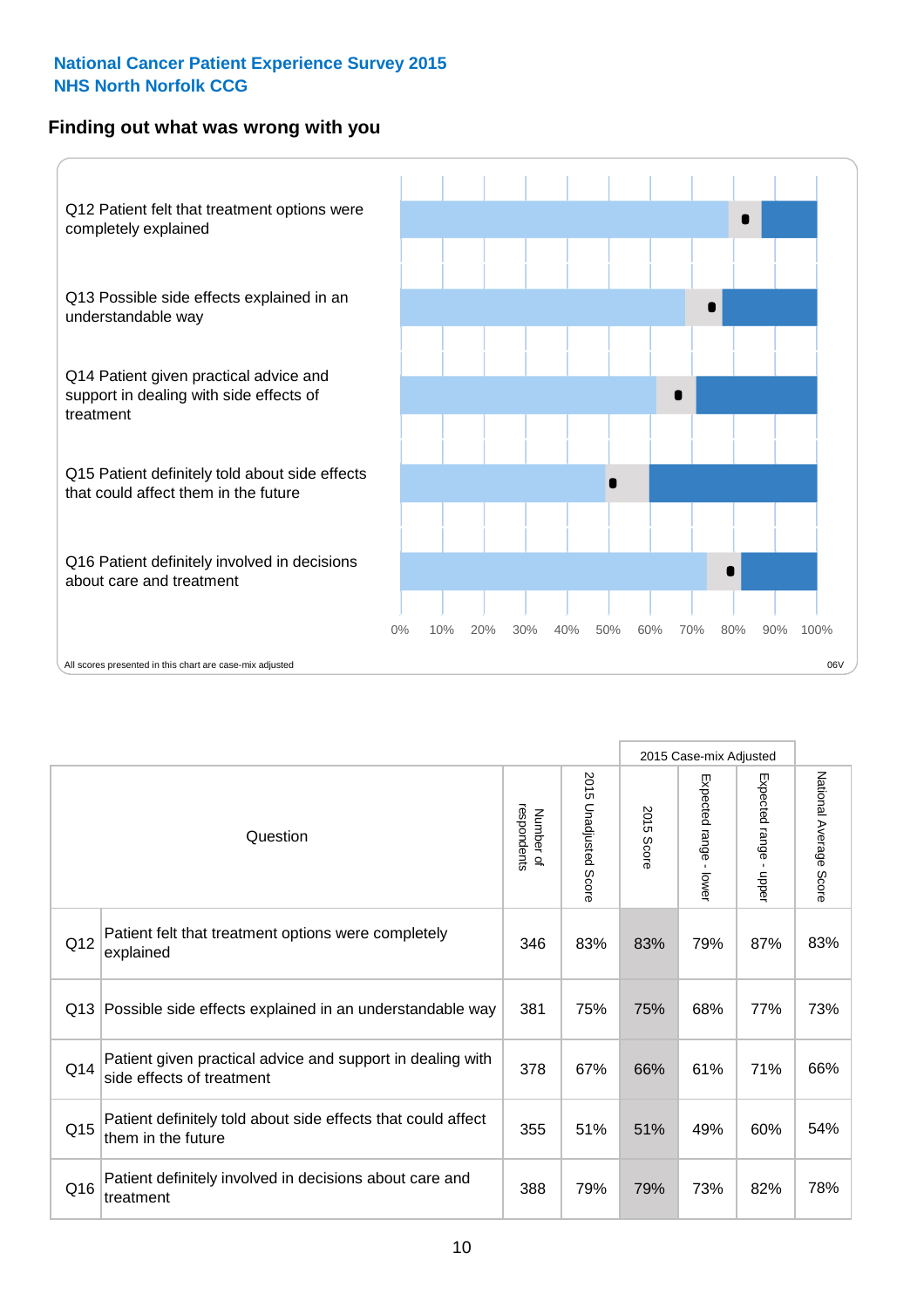### **Clinical Nurse Specialist**



|     |                                                                                     |                          |                       |               | 2015 Case-mix Adjusted  |                         |                        |
|-----|-------------------------------------------------------------------------------------|--------------------------|-----------------------|---------------|-------------------------|-------------------------|------------------------|
|     | Question                                                                            | respondents<br>Number of | 2015 Unadjusted Score | 2015<br>Score | Expected range<br>lower | Expected range<br>nbber | National Average Score |
| Q17 | Patient given the name of the CNS who would support<br>them through their treatment | 392                      | 95%                   | 95%           | 87%                     | 93%                     | 90%                    |
|     | Q18 Patient found it easy to contact their CNS                                      | 331                      | 85%                   | 84%           | 82%                     | 91%                     | 87%                    |
| Q19 | Get understandable answers to important questions all or<br>most of the time        | 318                      | 86%                   | 86%           | 85%                     | 92%                     | 89%                    |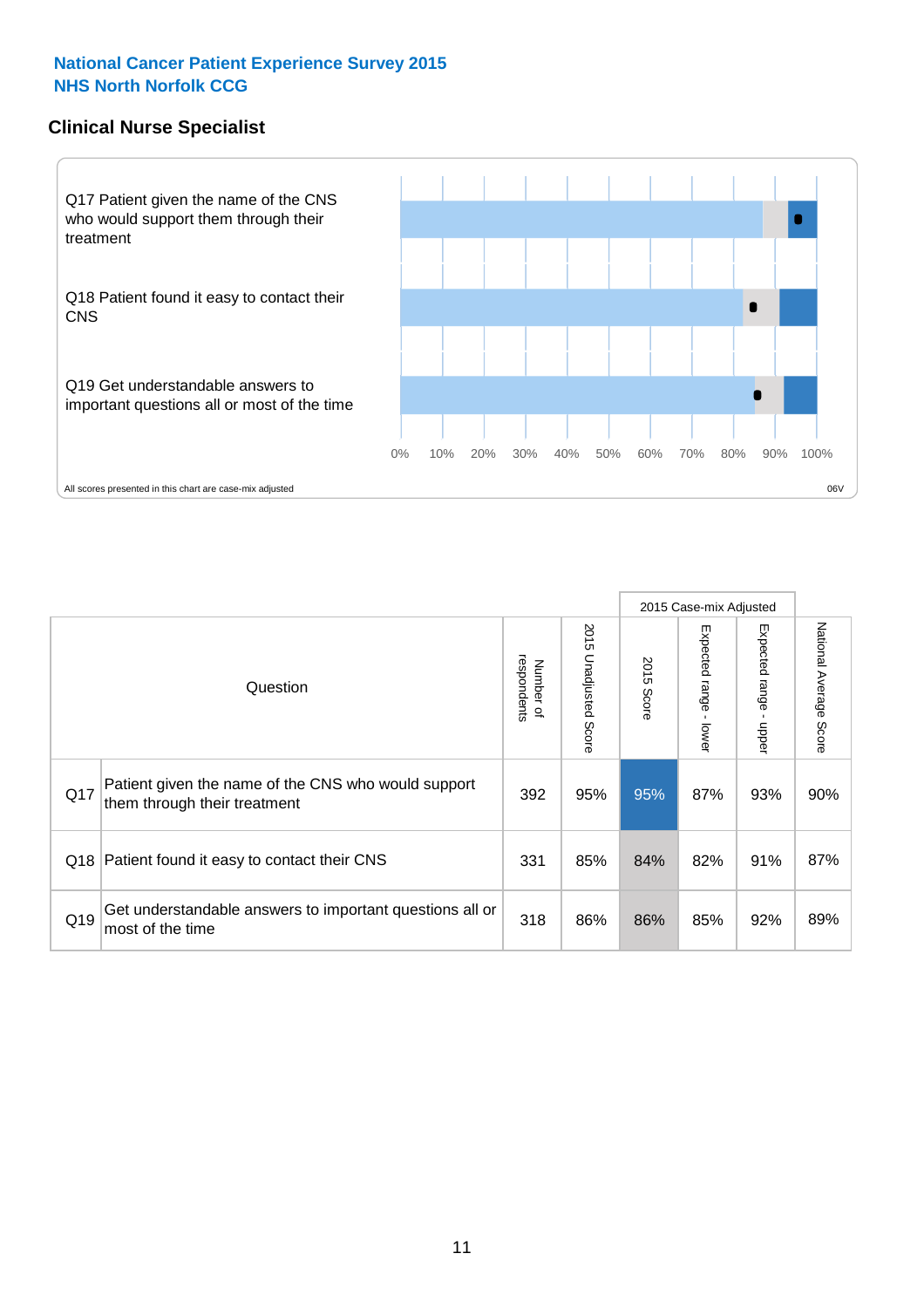### **Support for people with cancer**



|                 |                                                                                            |                          |                             |               | 2015 Case-mix Adjusted  |                                           |                        |
|-----------------|--------------------------------------------------------------------------------------------|--------------------------|-----------------------------|---------------|-------------------------|-------------------------------------------|------------------------|
|                 | Question                                                                                   | respondents<br>Number of | 2015<br>Unadjusted<br>Score | 2015<br>Score | Expected range<br>lower | Expected range<br>$\blacksquare$<br>nbber | National Average Score |
| Q <sub>20</sub> | Hospital staff gave information about support groups                                       | 338                      | 87%                         | 87%           | 79%                     | 87%                                       | 83%                    |
| Q <sub>21</sub> | Hospital staff gave information about impact cancer could<br>have on day to day activities | 264                      | 82%                         | 82%           | 76%                     | 86%                                       | 81%                    |
| Q22             | Hospital staff gave information on getting financial help                                  | 212                      | 66%                         | 66%           | 48%                     | 62%                                       | 55%                    |
| Q <sub>23</sub> | Hospital staff told patient they could get free prescriptions                              | 179                      | 79%                         | 78%           | 74%                     | 86%                                       | 80%                    |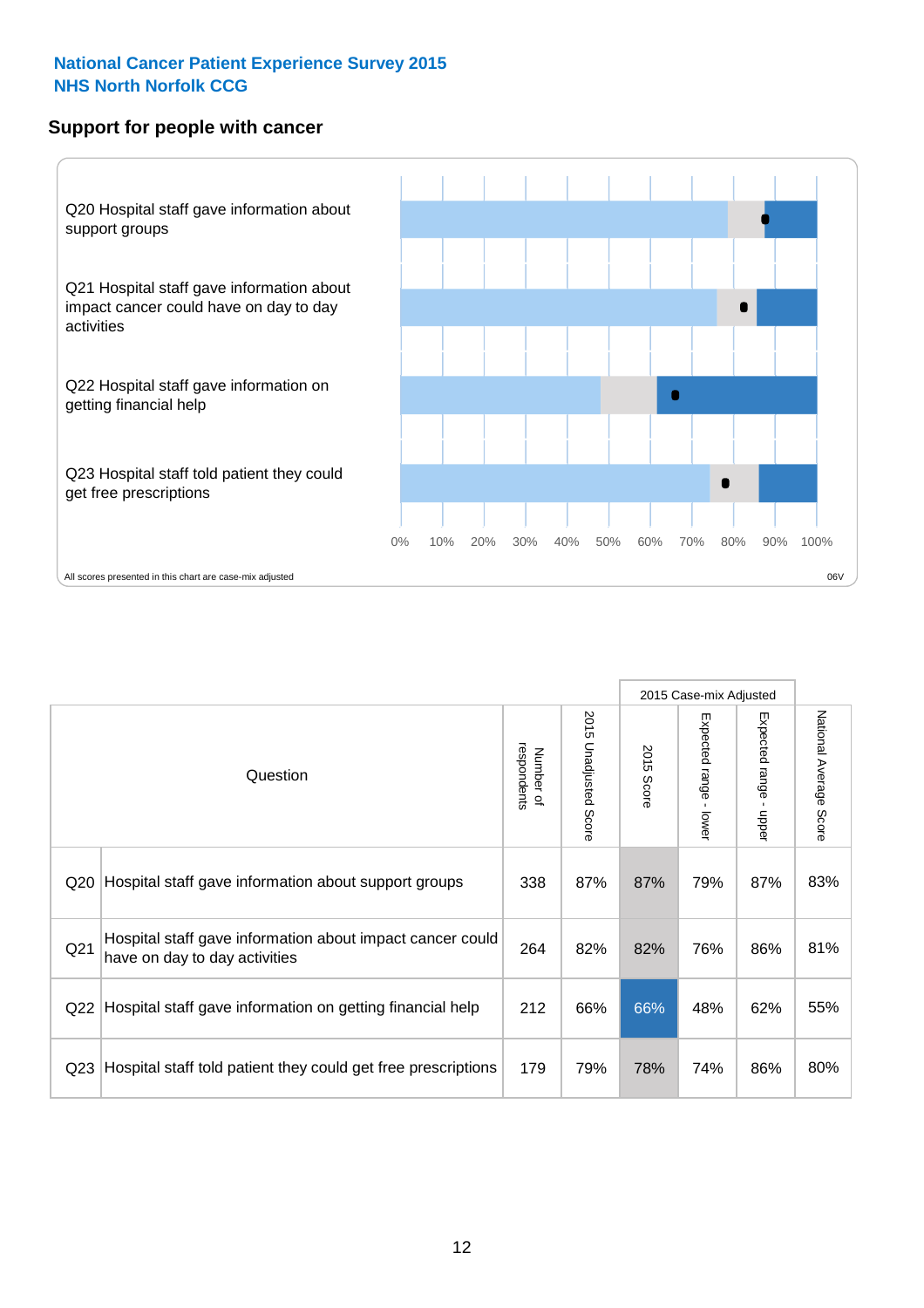# **Operations**



|     |                                                                 |                                       |                             |                   | 2015 Case-mix Adjusted     |                            |                              |
|-----|-----------------------------------------------------------------|---------------------------------------|-----------------------------|-------------------|----------------------------|----------------------------|------------------------------|
|     | Question                                                        | respondents<br>Numbe<br>≞<br>$\Omega$ | 2015<br>Unadjusted<br>Score | 201<br>c<br>Score | Expected<br>range<br>lower | Expected<br>range<br>doper | National<br>Average<br>Score |
| Q26 | Staff explained how operation had gone in<br>understandable way | 222                                   | 75%                         | 74%               | 72%                        | 83%                        | 78%                          |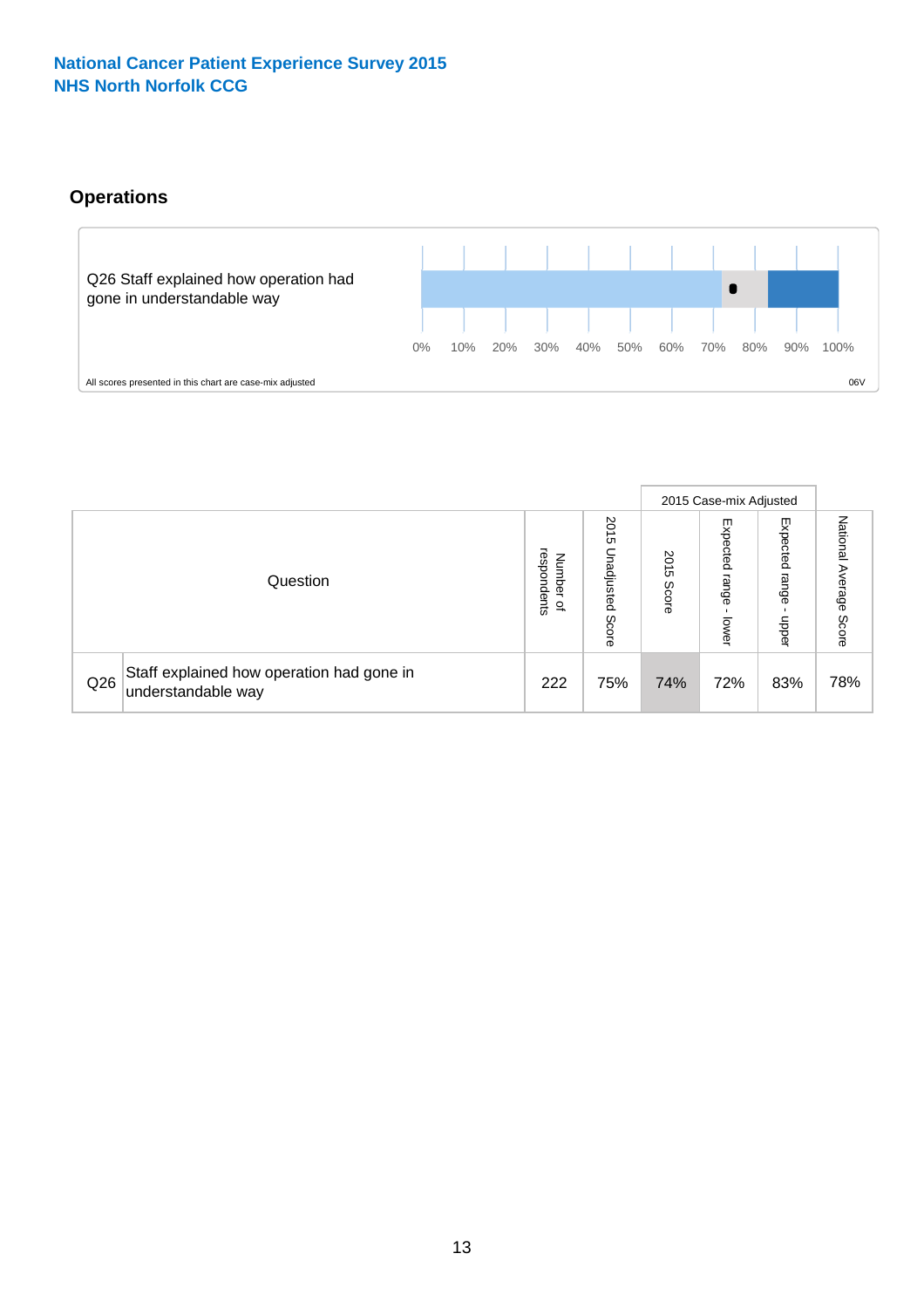### **Hospital care as an inpatient (Part 1 of 3)**



All scores presented in this chart are case-mix adjusted  $06V$ 

|                 |                                                                                           |                          |                       |               | 2015 Case-mix Adjusted                  |                                           |                        |
|-----------------|-------------------------------------------------------------------------------------------|--------------------------|-----------------------|---------------|-----------------------------------------|-------------------------------------------|------------------------|
|                 | Question                                                                                  | respondents<br>Number of | 2015 Unadjusted Score | 2015<br>Score | Expected range<br>$\mathbf{r}$<br>lower | Expected range<br>$\blacksquare$<br>nbber | National Average Score |
| Q28             | Groups of doctors or nurses did not talk in front of patient<br>as if they were not there | 243                      | 81%                   | 81%           | 76%                                     | 86%                                       | 81%                    |
| Q29             | Patient had confidence and trust in all doctors treating<br>them                          | 243                      | 86%                   | 85%           | 79%                                     | 89%                                       | 84%                    |
| Q30             | Patient's family or someone close definitely had<br>opportunity to talk to doctor         | 186                      | 69%                   | 69%           | 66%                                     | 79%                                       | 72%                    |
| Q <sub>31</sub> | Patient had confidence and trust in all ward nurses                                       | 244                      | 67%                   | 67%           | 67%                                     | 78%                                       | 72%                    |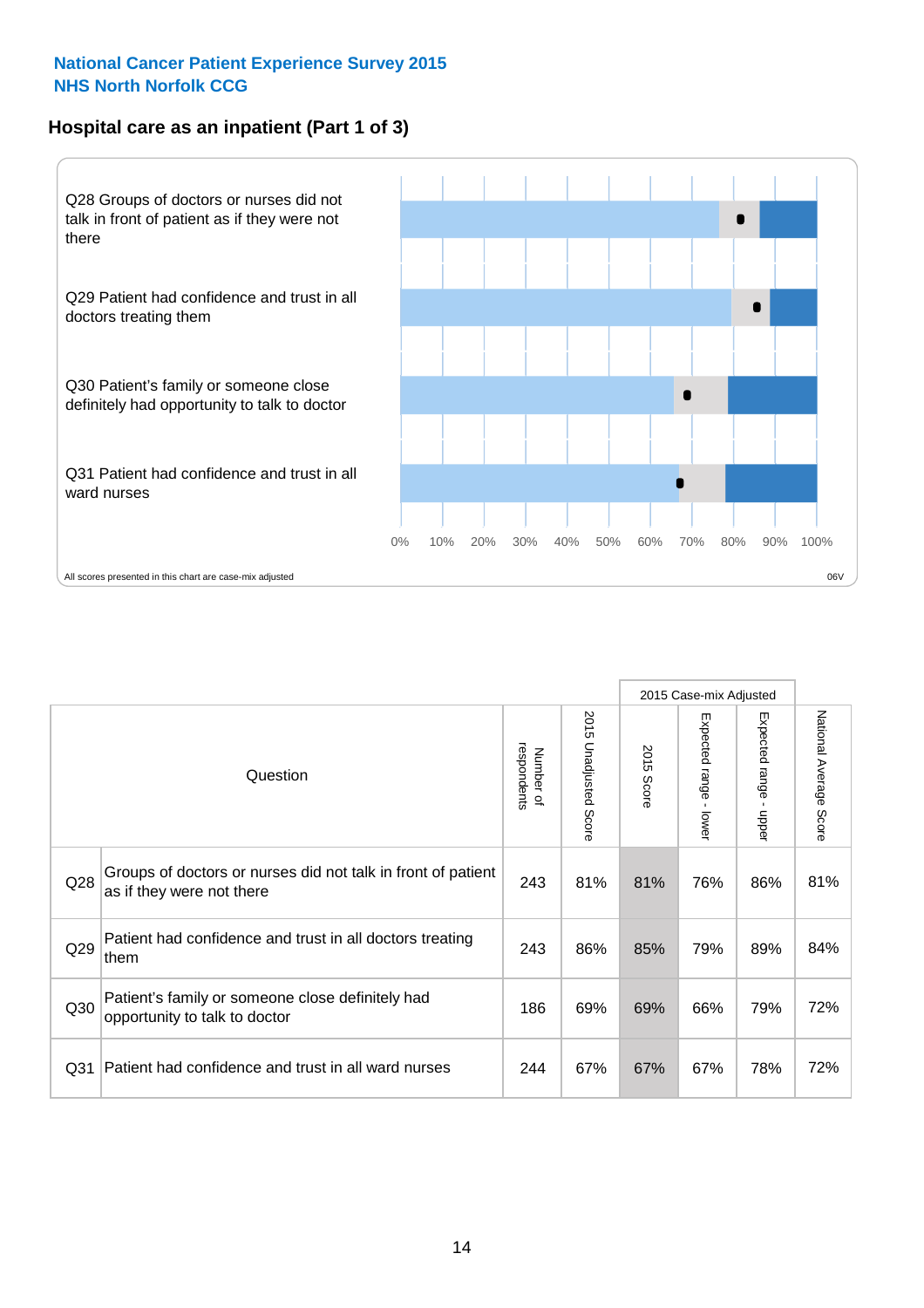### **Hospital care as an inpatient (Part 2 of 3)**



2015 Case-mix Adjusted National Average Score 2015 Unadjusted Score Expected range - lower Expected range - upper 2015 Unadjusted Score Expected range - upper Expected range - lower Number of<br>respondents respondents 2015 Score 2015 Score Number of Question Q32 244 52% 52% 60% 72% Always / nearly always enough nurses on duty 66% Q33 242 69% 68% 57% 76% All staff asked patient what name they preferred to be called by 67% Q34 Always given enough privacy when discussing condition  $\begin{array}{|c|c|c|c|c|c|}\n\hline\n\text{Q34} & \text{or } & \text{80\%} & 80\% & 89\% \\\hline\n\end{array}$ or treatment 85% Patient was able to discuss worries or fears with staff during visit during visit  $\frac{32\%}{1000}$  S2% and the star and the star and the star and the star and the star and the star and the star and the star and the star and the star and the star and the star and the star and th Q35 decision with the discussion of the control of the control of the control of the control of the control of the control of the control of the control of the control of the control of the control of the control of the co

National Average Score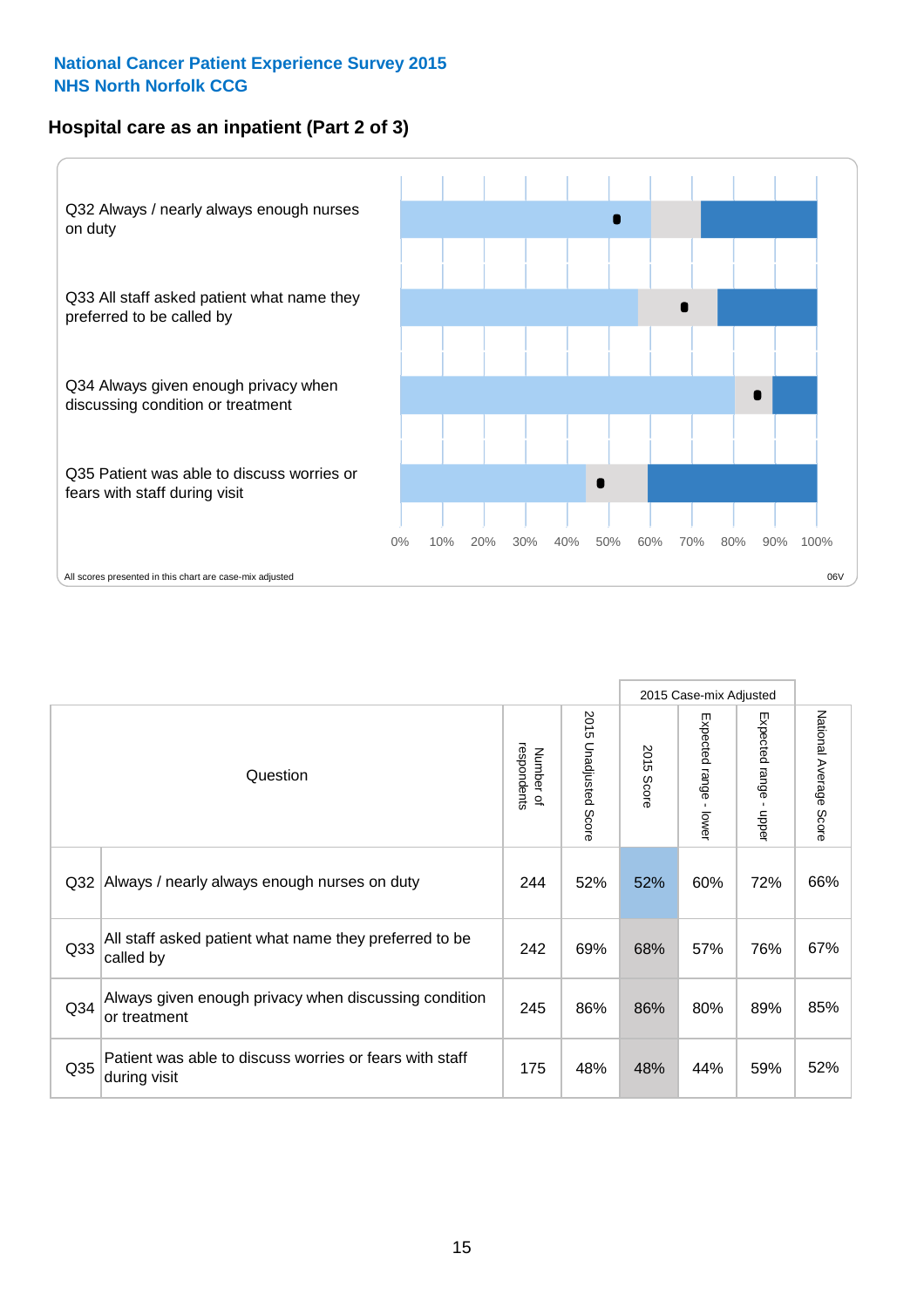### **Hospital care as an inpatient (Part 3 of 3)**



|                 |                                                                                     |                          |                                 |               | 2015 Case-mix Adjusted                    |                                           |                        |
|-----------------|-------------------------------------------------------------------------------------|--------------------------|---------------------------------|---------------|-------------------------------------------|-------------------------------------------|------------------------|
|                 | Question                                                                            | respondents<br>Number of | 2015<br><b>Unadjusted Score</b> | 2015<br>Score | Expected range<br>$\blacksquare$<br>lower | Expected range<br>$\blacksquare$<br>nbber | National Average Score |
| Q36             | Hospital staff definitely did everything to help control pain                       | 206                      | 81%                             | 80%           | 79%                                       | 89%                                       | 84%                    |
| Q <sub>37</sub> | Always treated with respect and dignity by staff                                    | 245                      | 83%                             | 83%           | 83%                                       | 92%                                       | 87%                    |
| Q38             | Given clear written information about what should / should<br>not do post discharge | 233                      | 86%                             | 86%           | 80%                                       | 89%                                       | 84%                    |
| Q <sub>39</sub> | Staff told patient who to contact if worried post discharge                         | 239                      | 92%                             | 92%           | 91%                                       | 97%                                       | 94%                    |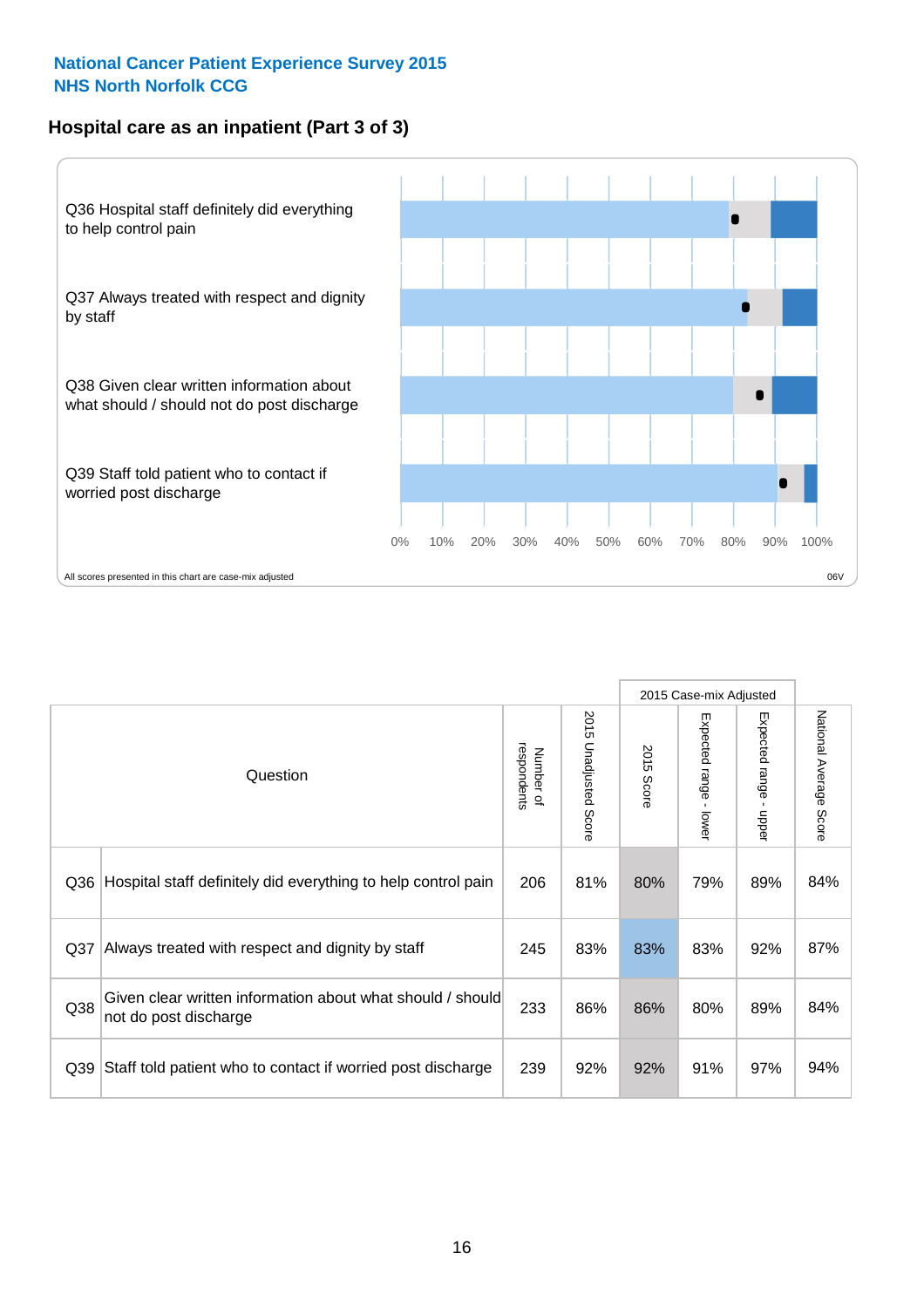### **Hospital care as a day patient / outpatient (Part 1 of 2)**



|     |                                                                                    |                          |                                 |                      | 2015 Case-mix Adjusted                  |                                         |                        |
|-----|------------------------------------------------------------------------------------|--------------------------|---------------------------------|----------------------|-----------------------------------------|-----------------------------------------|------------------------|
|     | Question                                                                           | respondents<br>Number of | 2015<br><b>Unadjusted Score</b> | 2015<br><b>Score</b> | Expected range<br>$\mathbf{r}$<br>lower | Expected range<br>$\mathbf{I}$<br>nbber | National Average Score |
| Q41 | Patient was able to discuss worries or fears with staff<br>during visit            | 293                      | 74%                             | 74%                  | 65%                                     | 75%                                     | 70%                    |
| Q42 | Doctor had the right notes and other documentation with<br>them                    | 351                      | 97%                             | 97%                  | 93%                                     | 98%                                     | 96%                    |
| Q44 | Beforehand patient had all information needed about<br>radiotherapy treatment      | 84                       | 85%                             | 84%                  | 79%                                     | 93%                                     | 86%                    |
| Q45 | Patient given understandable information about whether<br>radiotherapy was working | 71                       | 59%                             | 59%                  | 48%                                     | 71%                                     | 60%                    |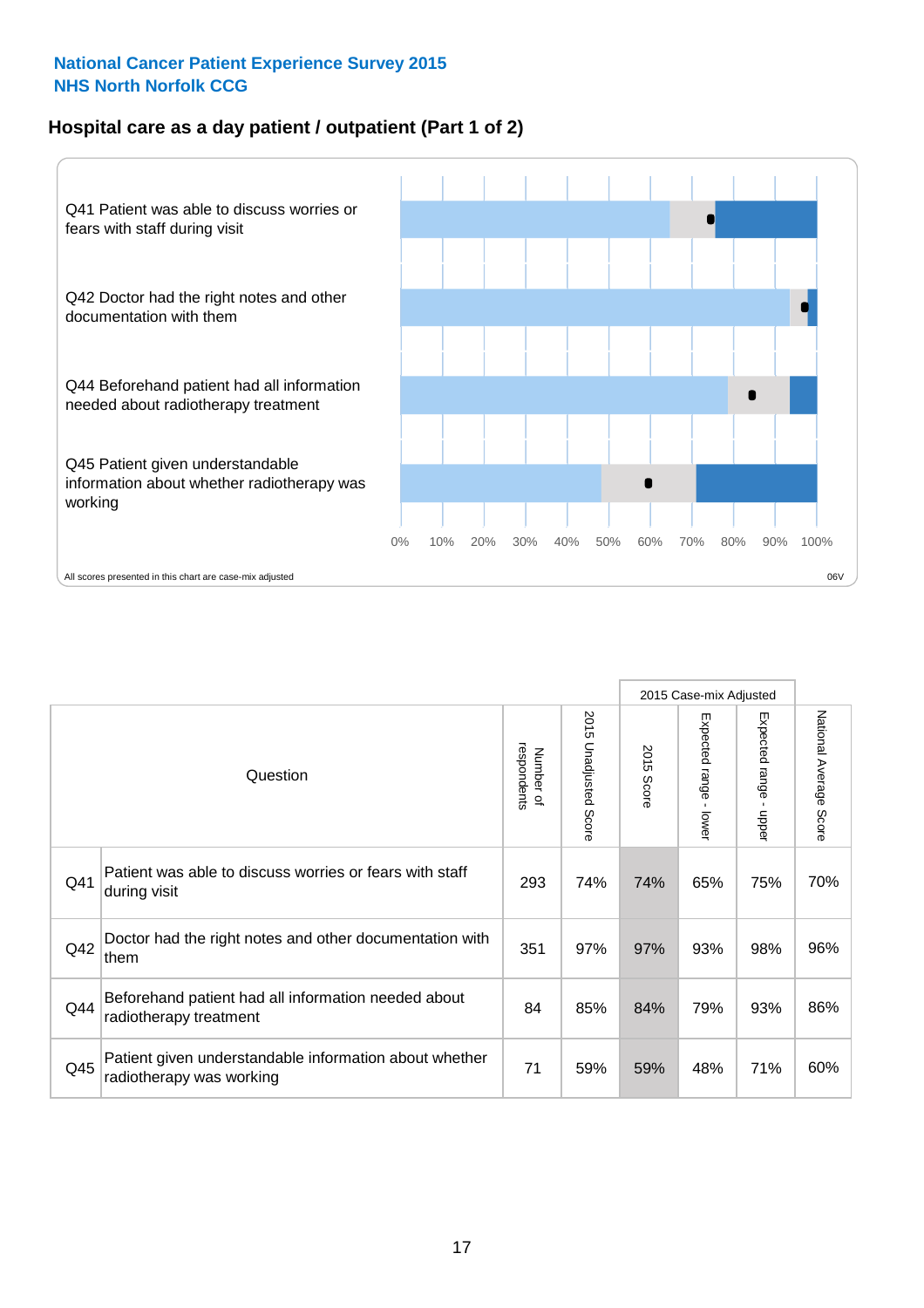### **Hospital care as a day patient / outpatient (Part 2 of 2)**



|     |                                                                                    |                                       |                             |               | 2015 Case-mix Adjusted       |                         |                           |
|-----|------------------------------------------------------------------------------------|---------------------------------------|-----------------------------|---------------|------------------------------|-------------------------|---------------------------|
|     | Question                                                                           | respondents<br>Number<br>$\mathbf{Q}$ | 2015<br>Unadjusted<br>Score | 2015<br>Score | Expected<br>I range<br>lower | Expected range<br>nbber | National Average<br>Score |
| Q47 | Beforehand patient had all information needed about<br>chemotherapy treatment      | 213                                   | 77%                         | 77%           | 79%                          | 89%                     | 84%                       |
| Q48 | Patient given understandable information about whether<br>chemotherapy was working | 196                                   | 64%                         | 65%           | 61%                          | 74%                     | 68%                       |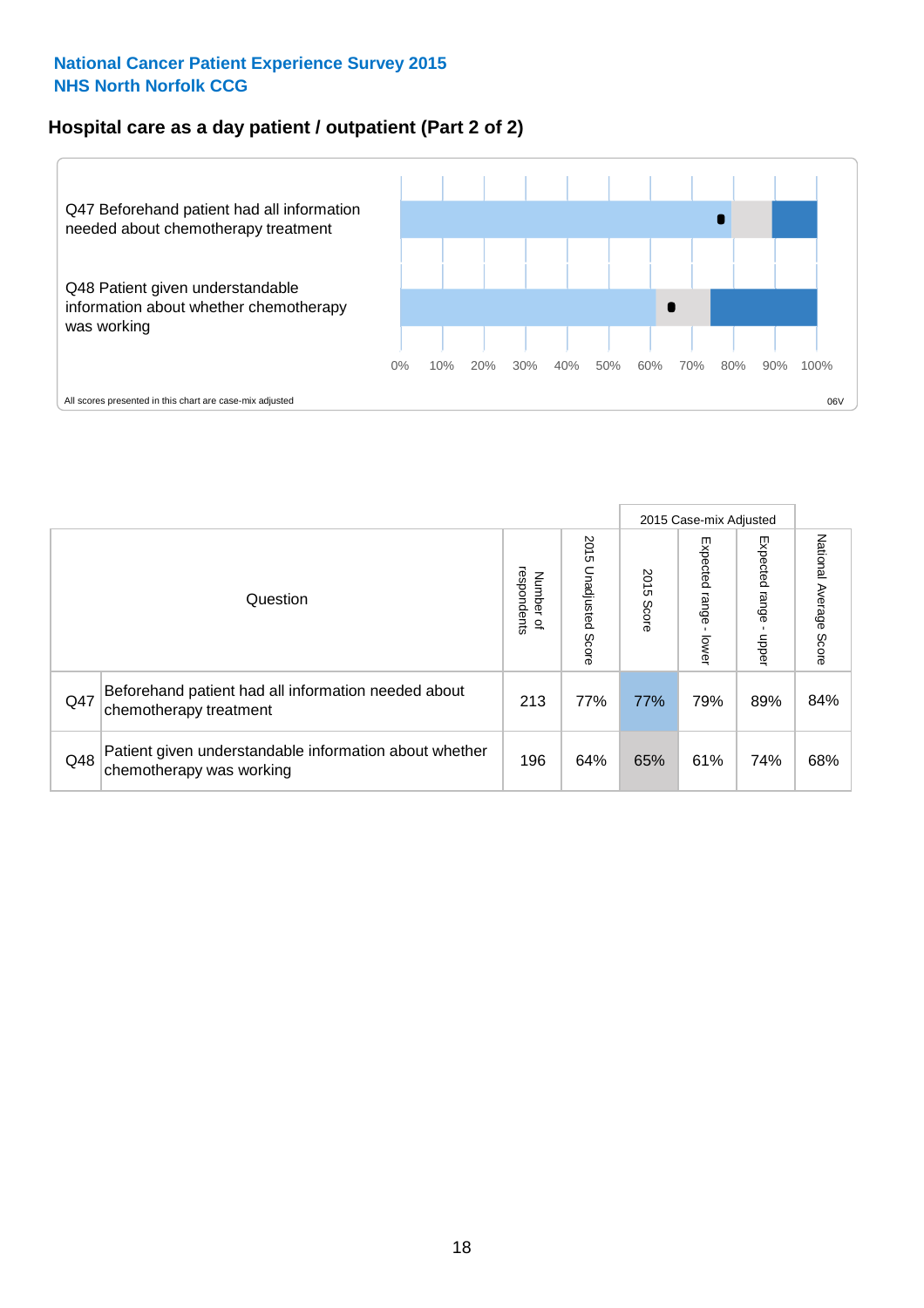#### **Home care and support**



2015 Case-mix Adjusted 2015 Unadjusted Score Expected range - upper National Average Score 2015 Unadjusted Score Expected range - lower National Average Score Expected range - lower Expected range - upper Number of<br>respondents respondents 2015 Score 2015 Score Number of Question Hospital staff gave family or someone close all the  $Q49$  information needed to help with care at home  $322$  |  $57\%$  |  $58\%$  |  $52\%$  |  $63\%$  |  $58\%$ Patient definitely given enough support from health or  $\frac{183}{\sqrt{183}}$  and services during treatment  $\frac{183}{\sqrt{183}}$   $\frac{48\%}{\sqrt{183}}$   $\frac{47\%}{\sqrt{183}}$   $\frac{45\%}{\sqrt{183}}$  62%  $\frac{62\%}{\sqrt{183}}$ Patient definitely given enough support from health or  $\frac{1}{2}$  and the dominary given enough support nominealities  $\frac{1}{2}$  and  $\frac{1}{2}$  43% 42% 35% 54% 45%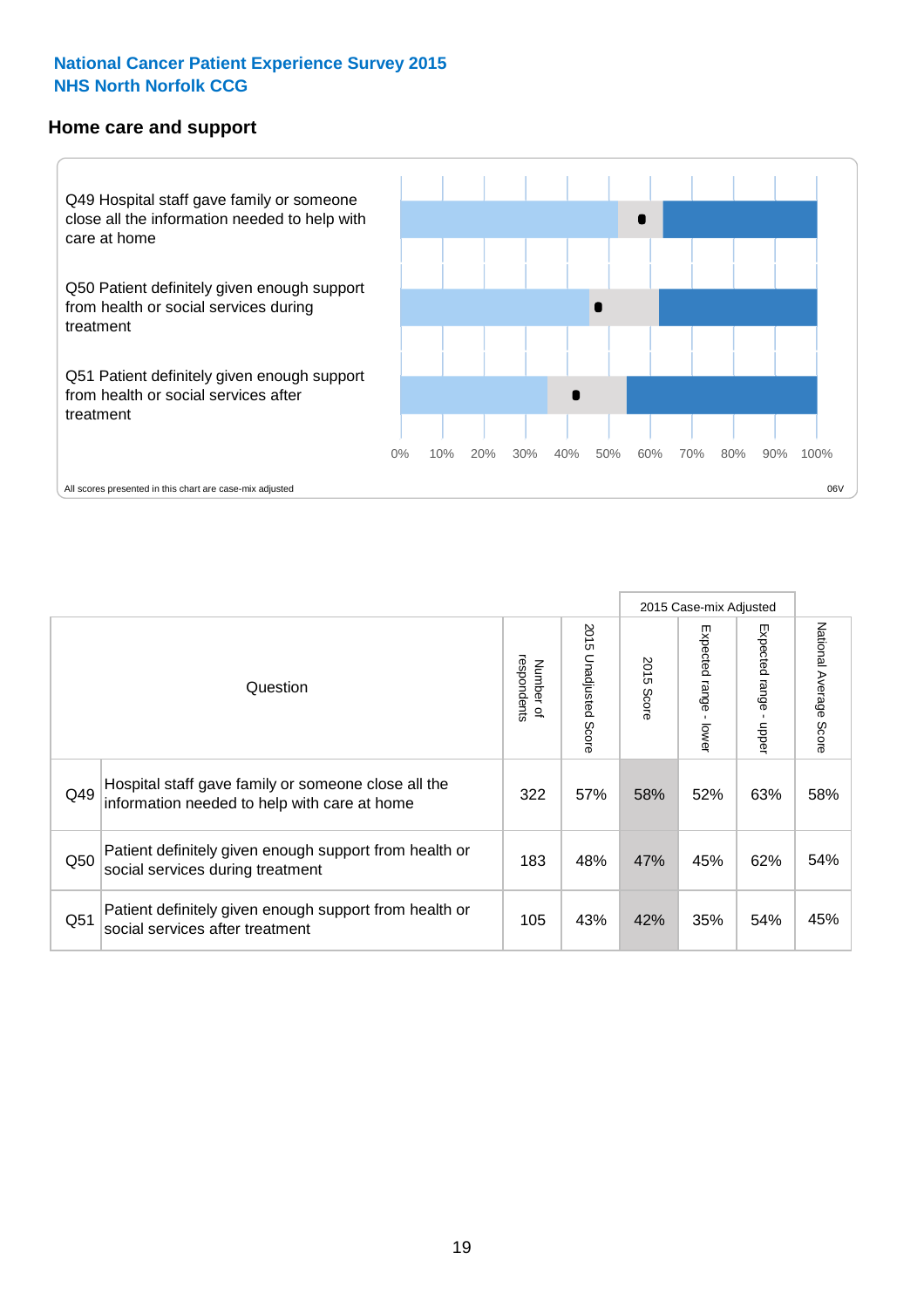### **Care from your general practice**



|     |                                                                           |                                       |                             |               | 2015 Case-mix Adjusted  |                            |                           |
|-----|---------------------------------------------------------------------------|---------------------------------------|-----------------------------|---------------|-------------------------|----------------------------|---------------------------|
|     | Question                                                                  | respondents<br>Number<br>$\mathbf{Q}$ | 2015<br>Unadjusted<br>Score | 2015<br>Score | Expected range<br>lower | Expected<br>range<br>nbper | National Average<br>Score |
| Q52 | GP given enough information about patient's condition<br>and treatment    | 312                                   | 97%                         | 96%           | 93%                     | 98%                        | 95%                       |
| Q53 | Practice staff definitely did everything they could to<br>support patient | 285                                   | 69%                         | 69%           | 57%                     | 68%                        | 63%                       |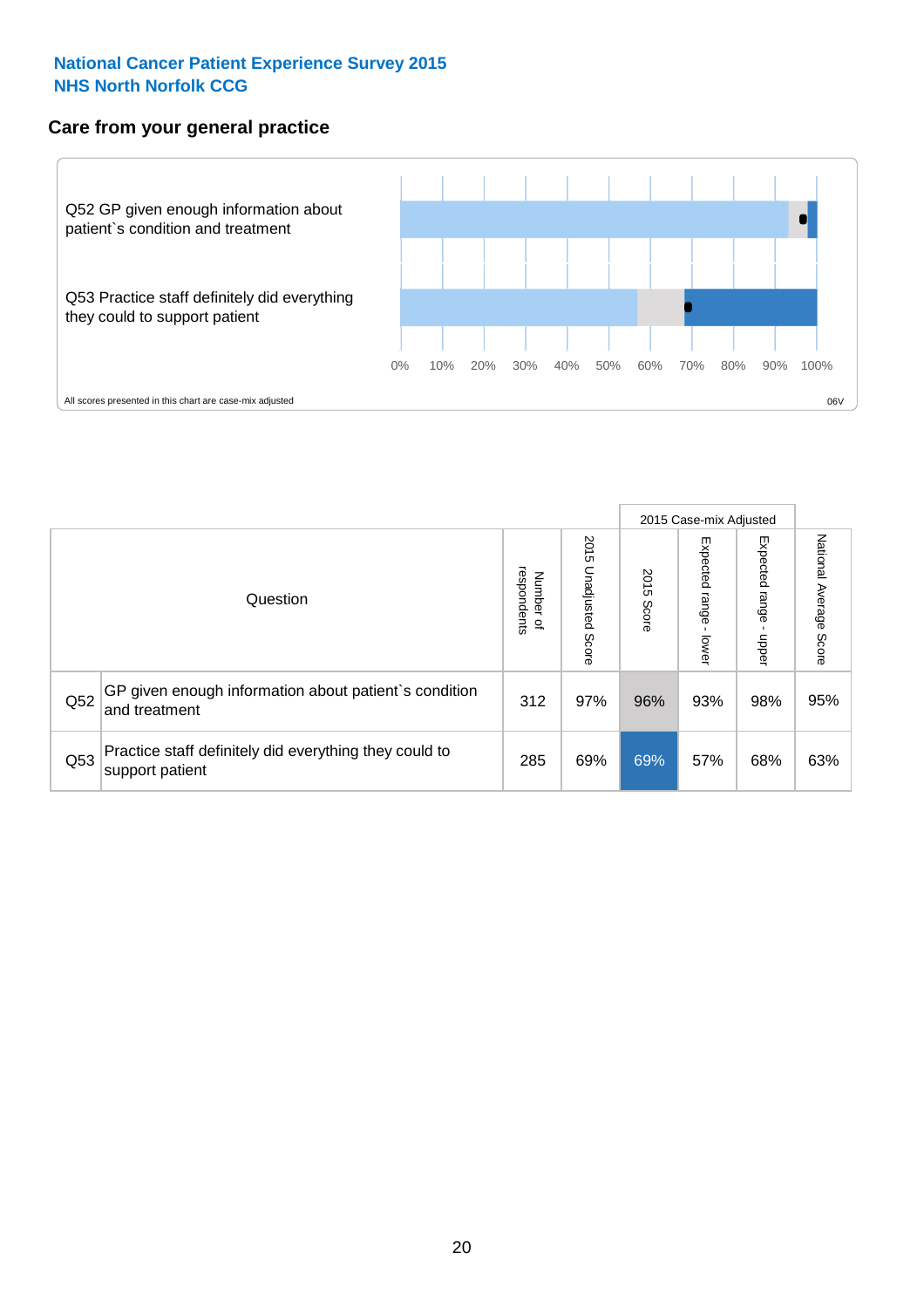# **Your overall NHS care (Part 1 of 2)**



|     |                                                                    |                          |                                 | 2015 Case-mix Adjusted |                         |                                           |                        |
|-----|--------------------------------------------------------------------|--------------------------|---------------------------------|------------------------|-------------------------|-------------------------------------------|------------------------|
|     | Question                                                           | respondents<br>Number of | 2015<br><b>Unadjusted Score</b> | 2015<br><b>Score</b>   | Expected range<br>lower | Expected range<br>$\blacksquare$<br>nbber | National Average Score |
| Q54 | Hospital and community staff always worked well together           | 383                      | 64%                             | 64%                    | 55%                     | 66%                                       | 61%                    |
| Q55 | Patient given a care plan                                          | 308                      | 29%                             | 29%                    | 28%                     | 38%                                       | 33%                    |
| Q56 | Overall the administration of the care was very good /<br>good     | 398                      | 92%                             | 92%                    | 86%                     | 92%                                       | 89%                    |
| Q57 | Length of time for attending clinics and appointments was<br>right | 393                      | 74%                             | 73%                    | 59%                     | 73%                                       | 66%                    |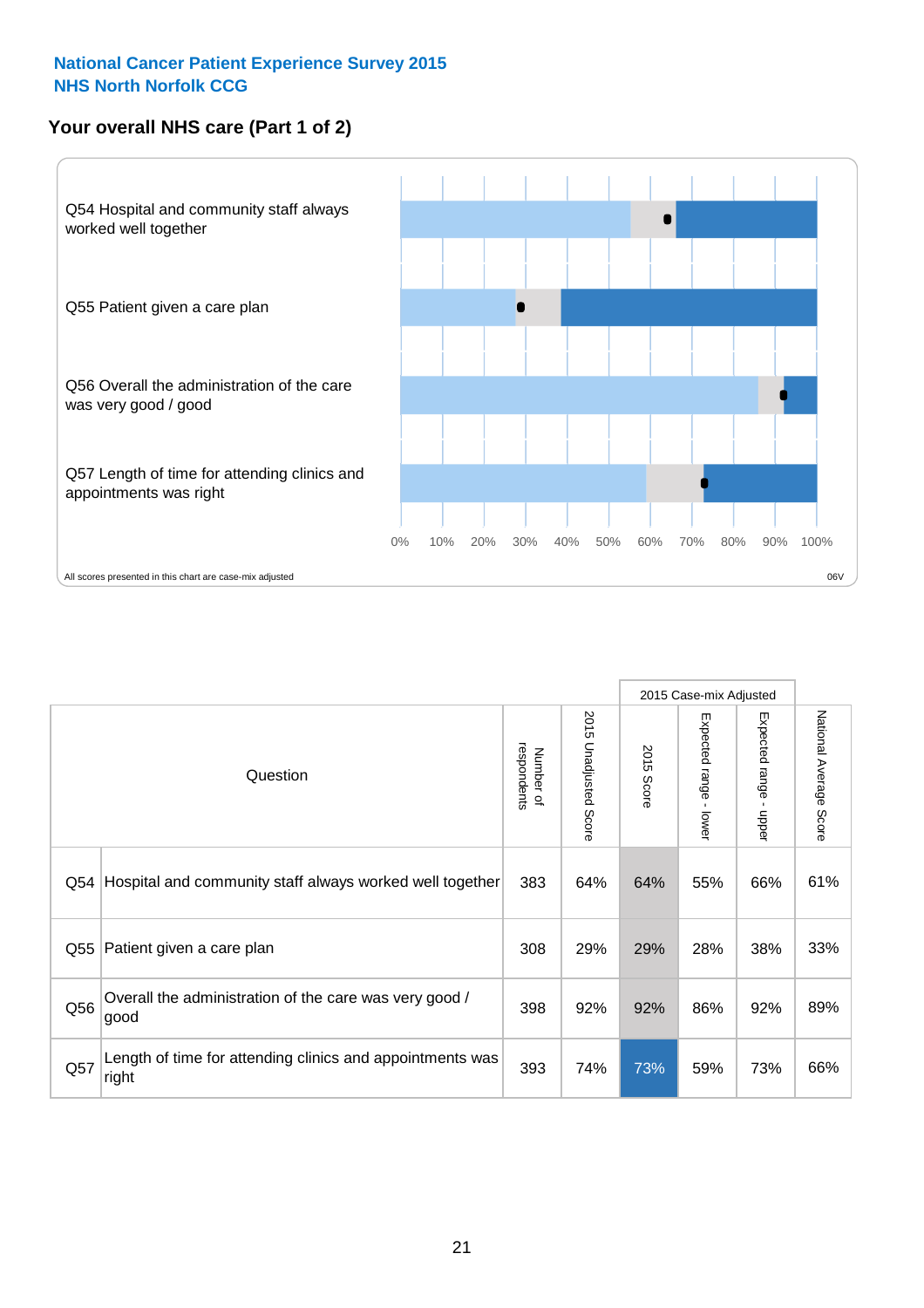### **Your overall NHS care (Part 2 of 2)**



|     |                                                       |                                         |                             |               | 2015 Case-mix Adjusted     |                            |                        |
|-----|-------------------------------------------------------|-----------------------------------------|-----------------------------|---------------|----------------------------|----------------------------|------------------------|
|     | Question                                              | respondents<br>Number<br>$\overline{a}$ | 2015<br>Jnadjusted<br>Score | 2015<br>Score | Expected<br>range<br>lower | Expected<br>range<br>doper | National Average Score |
| Q58 | Taking part in cancer research discussed with patient | 384                                     | 27%                         | 29%           | 21%                        | 35%                        | 28%                    |



|     |                                                                        |                                   |                             | 2015 Case-mix Adjusted |                                                           |                                                       |                              |
|-----|------------------------------------------------------------------------|-----------------------------------|-----------------------------|------------------------|-----------------------------------------------------------|-------------------------------------------------------|------------------------------|
|     | Question                                                               | respondents<br>Number<br>$\Omega$ | 2015<br>Jnadjusted<br>Score | 2015<br>Score          | OWer<br>limit<br>range<br>$\overline{\sigma}$<br>expected | Upper<br>limit<br>range<br>$\overline{a}$<br>expected | National<br>Average<br>Score |
| Q59 | Patient's average rating of care scored from very poor to<br>very good | 390                               | 8.8                         | 8.8                    | 8.6                                                       | 8.8                                                   | 8.7                          |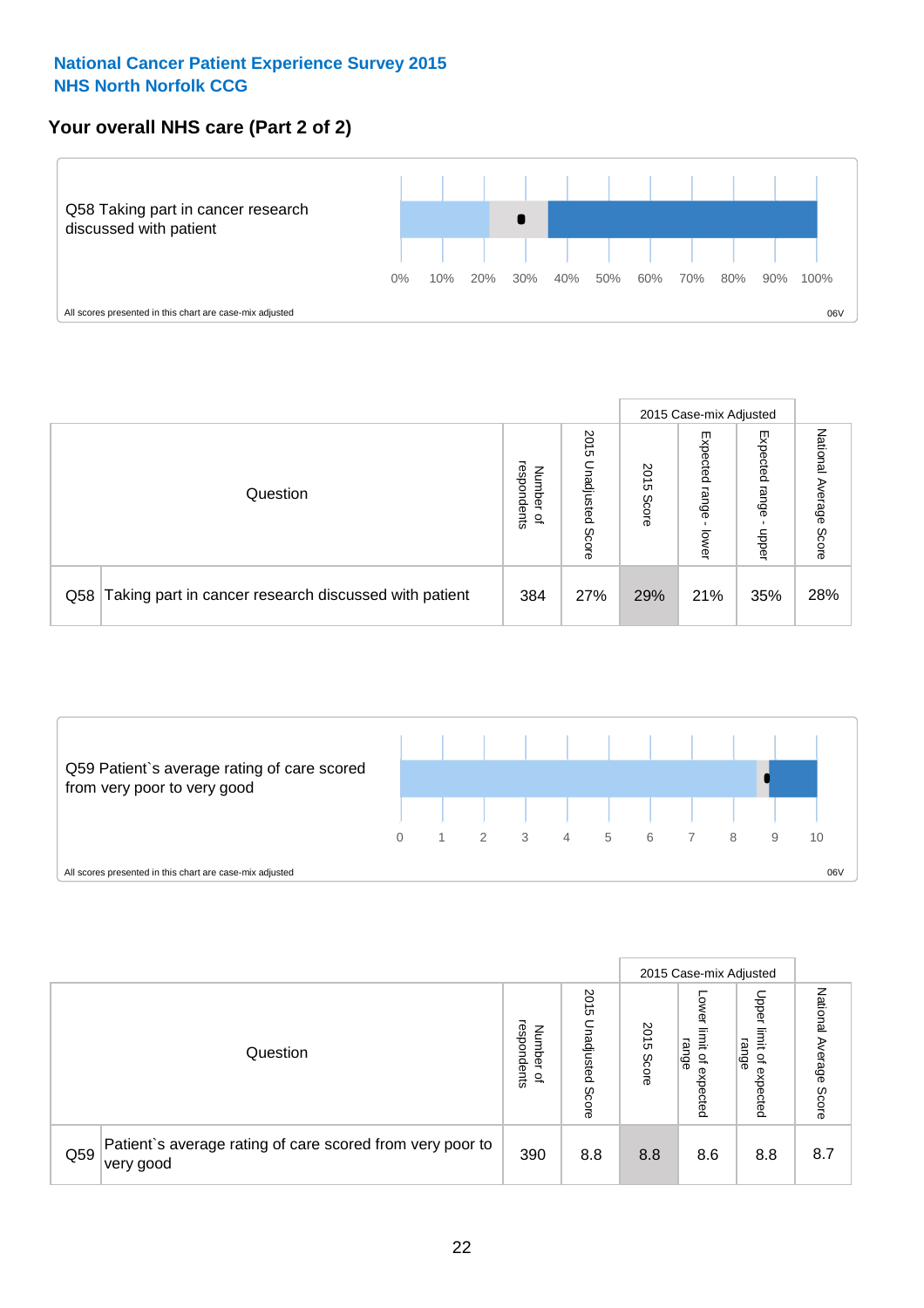# **Comparisons by tumour group for this CCG**

The following tables show the unadjusted CCG and the national percentage scores for each question broken down by tumour group. Where a cell in the table contains an asterisk this indicates that the number of patients in that group was below 21 and too small to display. Where a cell in the table contains "n.a." this indicates that there were no respondents for that tumour group.

# **Seeing your GP**

|                      | Q1. Saw GP once /<br>had to go to hospital | twice before being told | Q2. Patient thought<br>they were seen as<br>soon as necessary |                 |  |
|----------------------|--------------------------------------------|-------------------------|---------------------------------------------------------------|-----------------|--|
| <b>Cancer type</b>   | This CCG <sup>\$</sup>                     | <b>National</b>         | This CCG <sup>\$</sup>                                        | <b>National</b> |  |
| Brain / CNS          | $\star$                                    | 60%                     | $\star$                                                       | 77%             |  |
| <b>Breast</b>        | 91%                                        | 93%                     | 88%                                                           | 88%             |  |
| Colorectal / LGT     | 85%                                        | 72%                     | 87%                                                           | 80%             |  |
| Gynaecological       | $\star$                                    | 75%                     | 64%                                                           | 78%             |  |
| Haematological       | 72%                                        | 64%                     | 83%                                                           | 80%             |  |
| <b>Head and Neck</b> | $\star$                                    | 77%                     | $\star$                                                       | 79%             |  |
| Lung                 | $\star$                                    | 69%                     | 80%                                                           | 83%             |  |
| Prostate             | 70%                                        | 79%                     | 82%                                                           | 85%             |  |
| Sarcoma              | $\star$                                    | 64%                     | $\star$                                                       | 69%             |  |
| Skin                 | $\star$                                    | 91%                     | $\star$                                                       | 87%             |  |
| <b>Upper Gastro</b>  | $\star$                                    | 70%                     | $\star$                                                       | 78%             |  |
| Urological           | 87%                                        | 81%                     | 82%                                                           | 84%             |  |
| Other                | 79%                                        | 70%                     | 74%                                                           | 78%             |  |
| <b>All Cancers</b>   | 80%                                        | 76%                     | 83%                                                           | 82%             |  |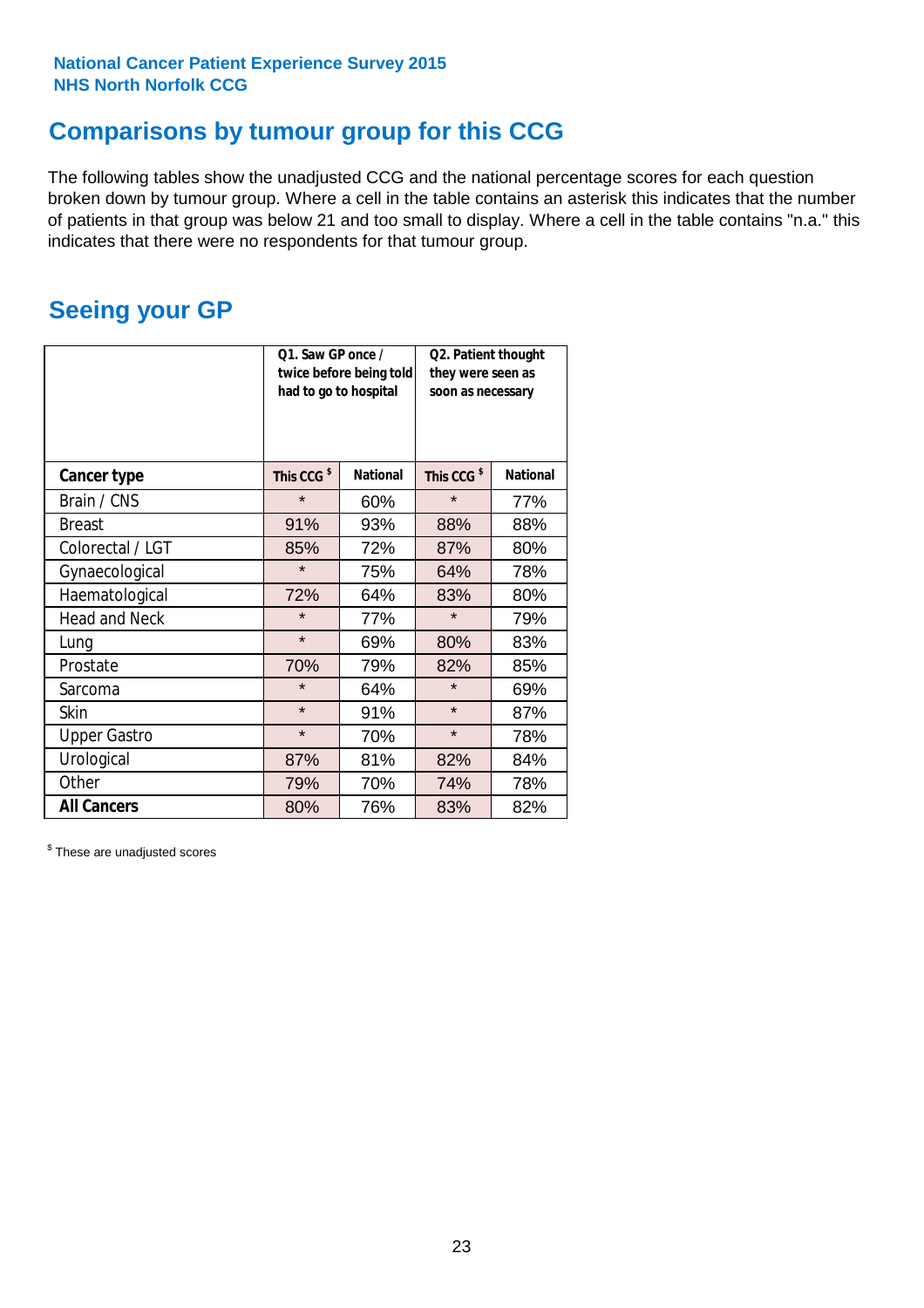# **Diagnostic tests**

|                      | be done was about<br>right | Q6. The length of time<br>waiting for the test to | Q7. Given complete<br>explanation of test<br>results in<br>understandable way |                 |  |
|----------------------|----------------------------|---------------------------------------------------|-------------------------------------------------------------------------------|-----------------|--|
| <b>Cancer type</b>   | This CCG <sup>\$</sup>     | <b>National</b>                                   | This CCG <sup>\$</sup>                                                        | <b>National</b> |  |
| Brain / CNS          | $\star$                    | 87%                                               | $\star$                                                                       | 69%             |  |
| <b>Breast</b>        | 91%                        | 90%                                               | 75%                                                                           | 82%             |  |
| Colorectal / LGT     | 93%                        | 86%                                               | 84%                                                                           | 81%             |  |
| Gynaecological       | $\star$                    | 84%                                               | $\star$                                                                       | 76%             |  |
| Haematological       | 89%                        | 87%                                               | 86%                                                                           | 76%             |  |
| <b>Head and Neck</b> | $\star$                    | 84%                                               | $\star$                                                                       | 77%             |  |
| Lung                 | 91%                        | 87%                                               | 88%                                                                           | 78%             |  |
| Prostate             | 96%                        | 85%                                               | 93%                                                                           | 79%             |  |
| Sarcoma              | $\star$                    | 81%                                               | $\star$                                                                       | 77%             |  |
| Skin                 | $\star$                    | 89%                                               | $\star$                                                                       | 85%             |  |
| <b>Upper Gastro</b>  | $\star$                    | 83%                                               | $\star$                                                                       | 77%             |  |
| Urological           | 85%                        | 85%                                               | 79%                                                                           | 78%             |  |
| Other                | 83%                        | 85%                                               | 77%                                                                           | 76%             |  |
| <b>All Cancers</b>   | 88%                        | 87%                                               | 81%                                                                           | 79%             |  |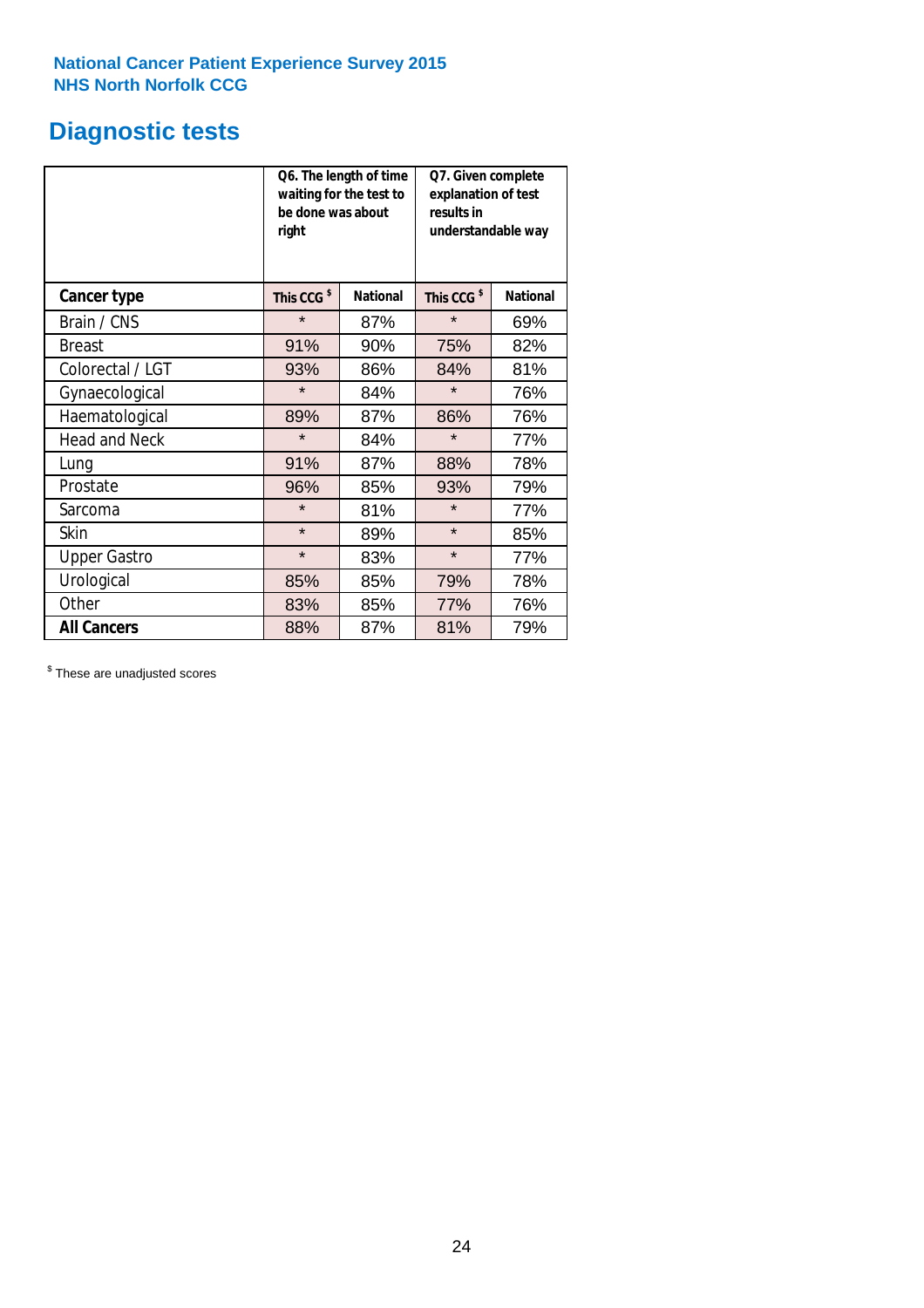# **Finding out what was wrong with you**

|                      | Q8. Patient told they<br>could bring a family<br>member or friend<br>when first told they<br>had cancer |                 | Q9. Patient felt they<br>were told sensitively<br>that they had cancer |                 | Q10. Patient<br>completely understood<br>the explanation of<br>what was wrong |                 | Q11. Patient given<br>easy to understand<br>written information<br>about the type of<br>cancer they had |                 |
|----------------------|---------------------------------------------------------------------------------------------------------|-----------------|------------------------------------------------------------------------|-----------------|-------------------------------------------------------------------------------|-----------------|---------------------------------------------------------------------------------------------------------|-----------------|
| Cancer type          | This CCG <sup>\$</sup>                                                                                  | <b>National</b> | This CCG <sup>\$</sup>                                                 | <b>National</b> | This CCG <sup>\$</sup>                                                        | <b>National</b> | This CCG <sup>\$</sup>                                                                                  | <b>National</b> |
| Brain / CNS          | $\star$                                                                                                 | 85%             | $\star$                                                                | 79%             | $\star$                                                                       | 60%             | $\star$                                                                                                 | 62%             |
| <b>Breast</b>        | 85%                                                                                                     | 83%             | 85%                                                                    | 88%             | 77%                                                                           | 78%             | 67%                                                                                                     | 76%             |
| Colorectal / LGT     | 73%                                                                                                     | 83%             | 85%                                                                    | 85%             | 81%                                                                           | 79%             | 67%                                                                                                     | 71%             |
| Gynaecological       | $\star$                                                                                                 | 75%             | 73%                                                                    | 83%             | 70%                                                                           | 73%             | $\star$                                                                                                 | 69%             |
| Haematological       | 84%                                                                                                     | 75%             | 89%                                                                    | 83%             | 59%                                                                           | 60%             | 89%                                                                                                     | 74%             |
| <b>Head and Neck</b> | $\star$                                                                                                 | 73%             | $\star$                                                                | 85%             | $\star$                                                                       | 75%             | $\star$                                                                                                 | 61%             |
| Lung                 | 84%                                                                                                     | 80%             | 96%                                                                    | 83%             | 81%                                                                           | 75%             | 87%                                                                                                     | 66%             |
| Prostate             | 78%                                                                                                     | 80%             | 81%                                                                    | 84%             | 86%                                                                           | 78%             | 74%                                                                                                     | 80%             |
| Sarcoma              | $\star$                                                                                                 | 77%             | $\star$                                                                | 82%             | $\star$                                                                       | 63%             | $\star$                                                                                                 | 61%             |
| Skin                 | $\star$                                                                                                 | 71%             | $\star$                                                                | 90%             | $\star$                                                                       | 83%             | $\star$                                                                                                 | 84%             |
| <b>Upper Gastro</b>  | $\star$                                                                                                 | 79%             | $\star$                                                                | 79%             | $\star$                                                                       | 72%             | $\star$                                                                                                 | 64%             |
| Urological           | 85%                                                                                                     | 74%             | 82%                                                                    | 82%             | 75%                                                                           | 76%             | 74%                                                                                                     | 71%             |
| Other                | 87%                                                                                                     | 77%             | 93%                                                                    | 82%             | 84%                                                                           | 72%             | 68%                                                                                                     | 61%             |
| <b>All Cancers</b>   | 81%                                                                                                     | 79%             | 85%                                                                    | 84%             | 78%                                                                           | 73%             | 74%                                                                                                     | 72%             |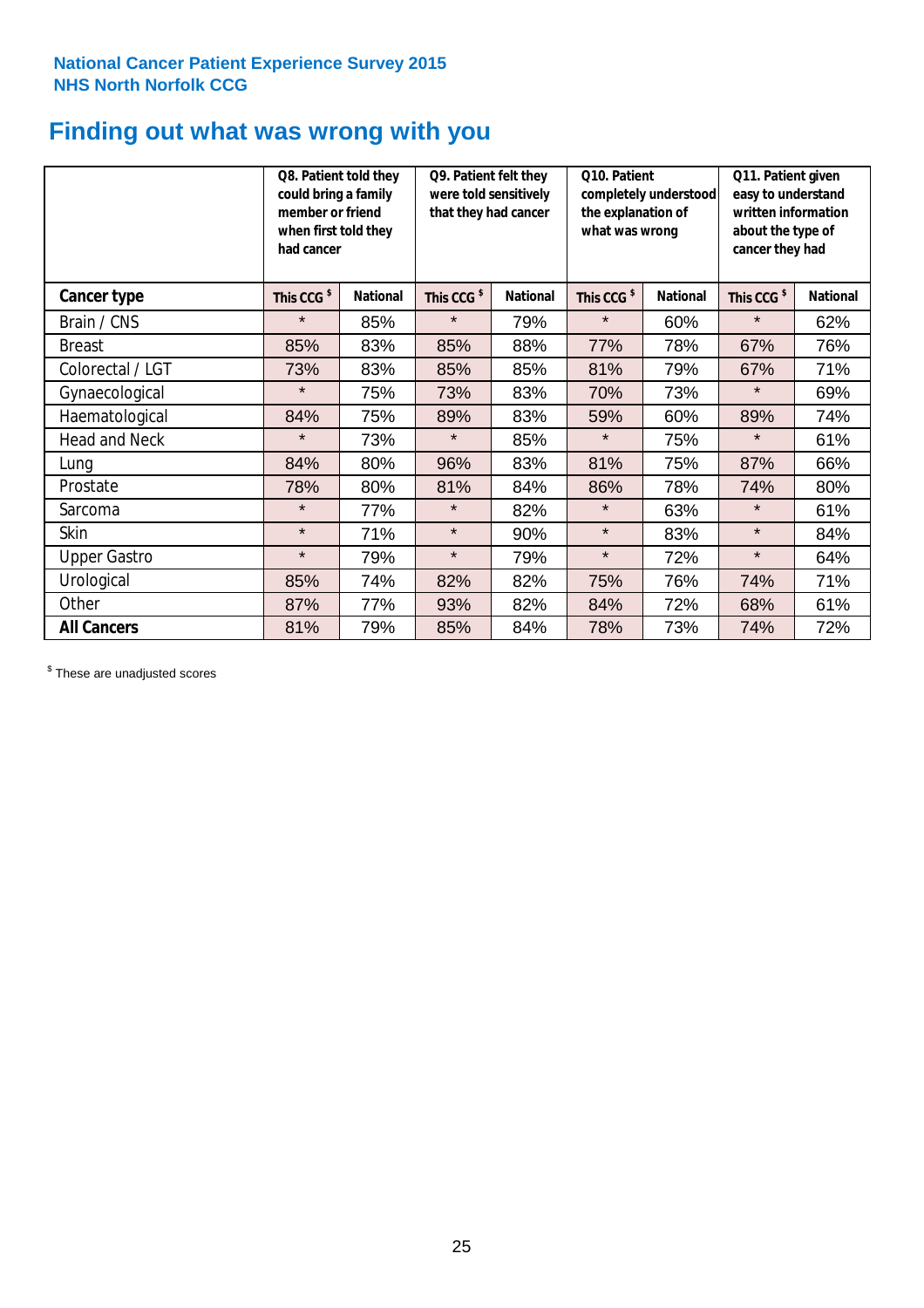# **Deciding the best treatment for you**

|                      | Q12. Patient felt that<br>treatment options<br>were completely<br>explained |                 | Q13. Possible side<br>understandable way | effects explained in an | Q14. Patient given<br>practical advice and<br>support in dealing with<br>side effects of<br>treatment |                 |  |
|----------------------|-----------------------------------------------------------------------------|-----------------|------------------------------------------|-------------------------|-------------------------------------------------------------------------------------------------------|-----------------|--|
| Cancer type          | This CCG <sup>\$</sup>                                                      | <b>National</b> | This CCG <sup>\$</sup>                   | <b>National</b>         | This CCG <sup>\$</sup>                                                                                | <b>National</b> |  |
| Brain / CNS          | $\star$                                                                     | 80%             | $\star$                                  | 71%                     | $\star$                                                                                               | 62%             |  |
| <b>Breast</b>        | 78%                                                                         | 84%             | 69%                                      | 76%                     | 64%                                                                                                   | 69%             |  |
| Colorectal / LGT     | 82%                                                                         | 85%             | 67%                                      | 75%                     | 60%                                                                                                   | 68%             |  |
| Gynaecological       | $\star$                                                                     | 84%             | $\star$                                  | 76%                     | $\star$                                                                                               | 68%             |  |
| Haematological       | 84%                                                                         | 81%             | 68%                                      | 69%                     | 80%                                                                                                   | 65%             |  |
| <b>Head and Neck</b> | $\star$                                                                     | 85%             | $\star$                                  | 72%                     | $\star$                                                                                               | 67%             |  |
| Lung                 | 91%                                                                         | 84%             | 92%                                      | 74%                     | 76%                                                                                                   | 69%             |  |
| Prostate             | 84%                                                                         | 80%             | 80%                                      | 71%                     | 73%                                                                                                   | 61%             |  |
| Sarcoma              | $\star$                                                                     | 82%             | $\star$                                  | 75%                     | $\star$                                                                                               | 66%             |  |
| Skin                 | $\star$                                                                     | 88%             | $\star$                                  | 75%                     | $\star$                                                                                               | 74%             |  |
| <b>Upper Gastro</b>  | $\star$                                                                     | 83%             | $\star$                                  | 72%                     | $\star$                                                                                               | 66%             |  |
| Urological           | 83%                                                                         | 80%             | 74%                                      | 69%                     | 64%                                                                                                   | 61%             |  |
| Other                | 86%                                                                         | 80%             | 79%                                      | 72%                     | 72%                                                                                                   | 64%             |  |
| <b>All Cancers</b>   | 83%                                                                         | 83%             | 75%                                      | 73%                     | 67%                                                                                                   | 66%             |  |

|                      | in the future          | Q15. Patient definitely<br>told about side effects<br>that could affect them | Q16. Patient definitely<br>involved in decisions<br>about care and<br>treatment |                 |  |
|----------------------|------------------------|------------------------------------------------------------------------------|---------------------------------------------------------------------------------|-----------------|--|
| <b>Cancer type</b>   | This CCG <sup>\$</sup> | <b>National</b>                                                              | This CCG <sup>\$</sup>                                                          | <b>National</b> |  |
| Brain / CNS          | $\star$                | 56%                                                                          | $\star$                                                                         | 74%             |  |
| <b>Breast</b>        | 44%                    | 55%                                                                          | 75%                                                                             | 79%             |  |
| Colorectal / LGT     | 44%                    | 56%                                                                          | 72%                                                                             | 79%             |  |
| Gynaecological       | $\star$                | 54%                                                                          |                                                                                 | 76%             |  |
| Haematological       | 50%<br>59%             |                                                                              | 83%                                                                             | 77%             |  |
| <b>Head and Neck</b> | $\star$                | 58%                                                                          | $\star$                                                                         | 76%             |  |
| Lung                 | 56%                    | 54%                                                                          | 84%                                                                             | 78%             |  |
| Prostate             | 70%                    | 63%                                                                          | 89%                                                                             | 79%             |  |
| Sarcoma              | $\star$                | 54%                                                                          | $\star$                                                                         | 77%             |  |
| Skin                 | $\star$                | 66%                                                                          | $\star$                                                                         | 86%             |  |
| <b>Upper Gastro</b>  | $\star$                | 53%                                                                          | $\star$                                                                         | 77%             |  |
| Urological           | 54%                    | 52%                                                                          | 78%                                                                             | 75%             |  |
| Other                | 45%                    | 51%                                                                          | 80%                                                                             | 75%             |  |
| <b>All Cancers</b>   | 51%                    | 54%                                                                          | 79%                                                                             | 78%             |  |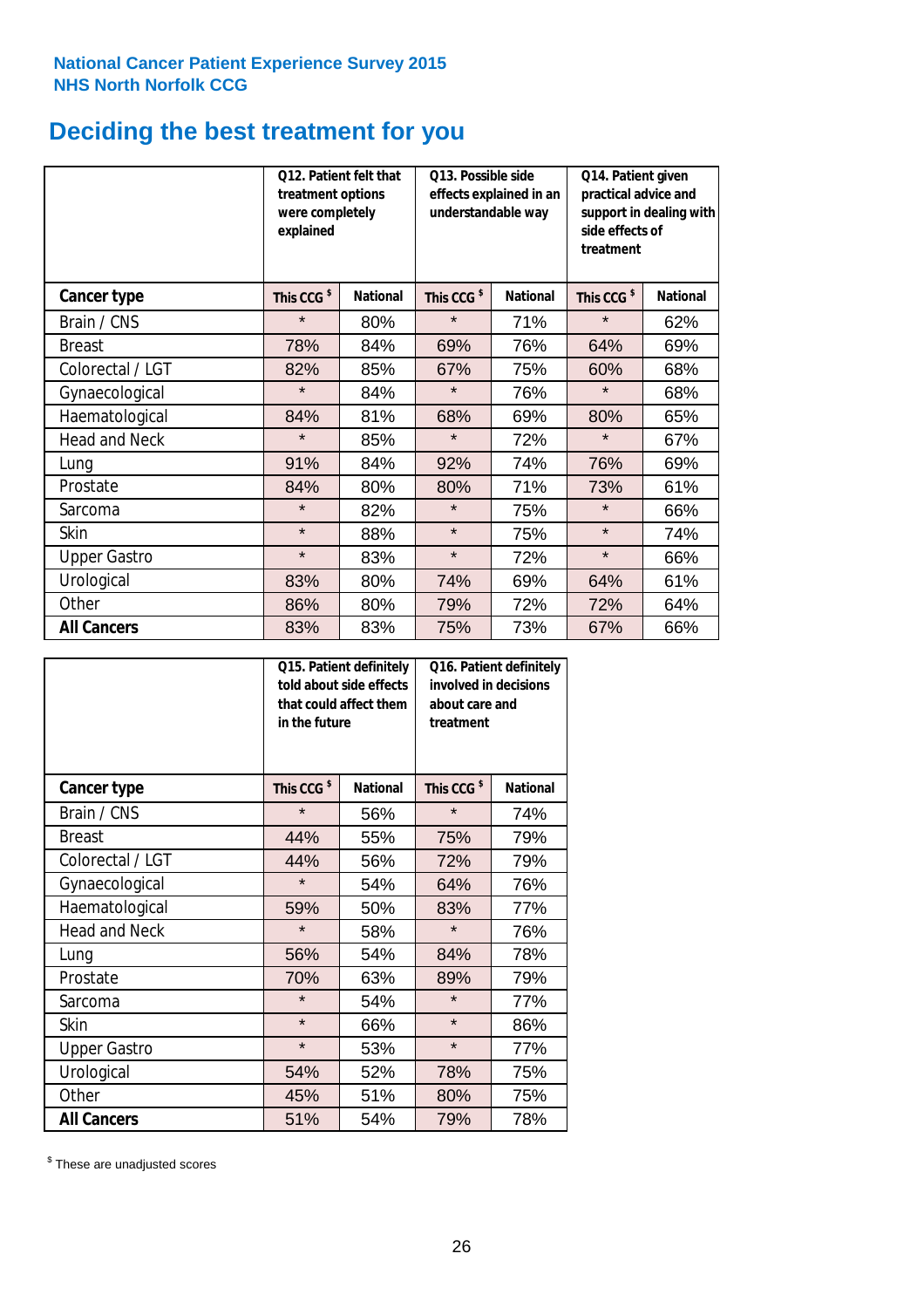# **Clinical Nurse Specialist**

|                      | would support them<br>through their<br>treatment | Q17. Patient given the<br>name of the CNS who | Q18. Patient found it<br>easy to contact their<br><b>CNS</b> |                 | <b>Q19. Get</b><br>understandable<br>answers to important<br>questions all or most<br>of the time |                 |  |
|----------------------|--------------------------------------------------|-----------------------------------------------|--------------------------------------------------------------|-----------------|---------------------------------------------------------------------------------------------------|-----------------|--|
| <b>Cancer type</b>   | This CCG <sup>\$</sup>                           | <b>National</b>                               | This CCG <sup>\$</sup>                                       | <b>National</b> | This CCG <sup>\$</sup>                                                                            | <b>National</b> |  |
| Brain / CNS          | $\star$                                          | 95%                                           | $\star$                                                      | 84%             | $\star$                                                                                           | 85%             |  |
| <b>Breast</b>        | 99%                                              | 94%                                           | 78%                                                          | 85%             | 80%                                                                                               | 88%             |  |
| Colorectal / LGT     | 98%                                              | 91%                                           | 89%                                                          | 88%             | 92%                                                                                               | 90%             |  |
| Gynaecological       | 100%                                             | 93%                                           | $\star$                                                      | 86%             | $\star$                                                                                           | 87%             |  |
| Haematological       | 97%                                              | 89%                                           | 88%                                                          | 89%             | 80%                                                                                               | 90%             |  |
| <b>Head and Neck</b> | $\star$                                          | 88%                                           | $\star$                                                      | 86%             | $\star$                                                                                           | 88%             |  |
| Lung                 | 100%                                             | 93%                                           | 91%                                                          | 89%             | $\star$                                                                                           | 89%             |  |
| Prostate             | 89%                                              | 89%                                           | 100%                                                         | 83%             | 92%                                                                                               | 88%             |  |
| Sarcoma              | $\star$                                          | 87%                                           | $\star$                                                      | 86%             | $\star$                                                                                           | 88%             |  |
| Skin                 | $\star$                                          | 88%                                           | $\star$                                                      | 90%             | $\star$                                                                                           | 92%             |  |
| <b>Upper Gastro</b>  | $\star$                                          | 92%                                           | $\star$                                                      | 87%             | $\star$                                                                                           | 88%             |  |
| Urological           | 87%                                              | 80%                                           | 80%                                                          | 85%             | 96%                                                                                               | 88%             |  |
| Other                | 93%                                              | 86%                                           | 86%                                                          | 86%             | 85%                                                                                               | 87%             |  |
| <b>All Cancers</b>   | 95%                                              | 90%                                           | 85%                                                          | 87%             | 86%                                                                                               | 88%             |  |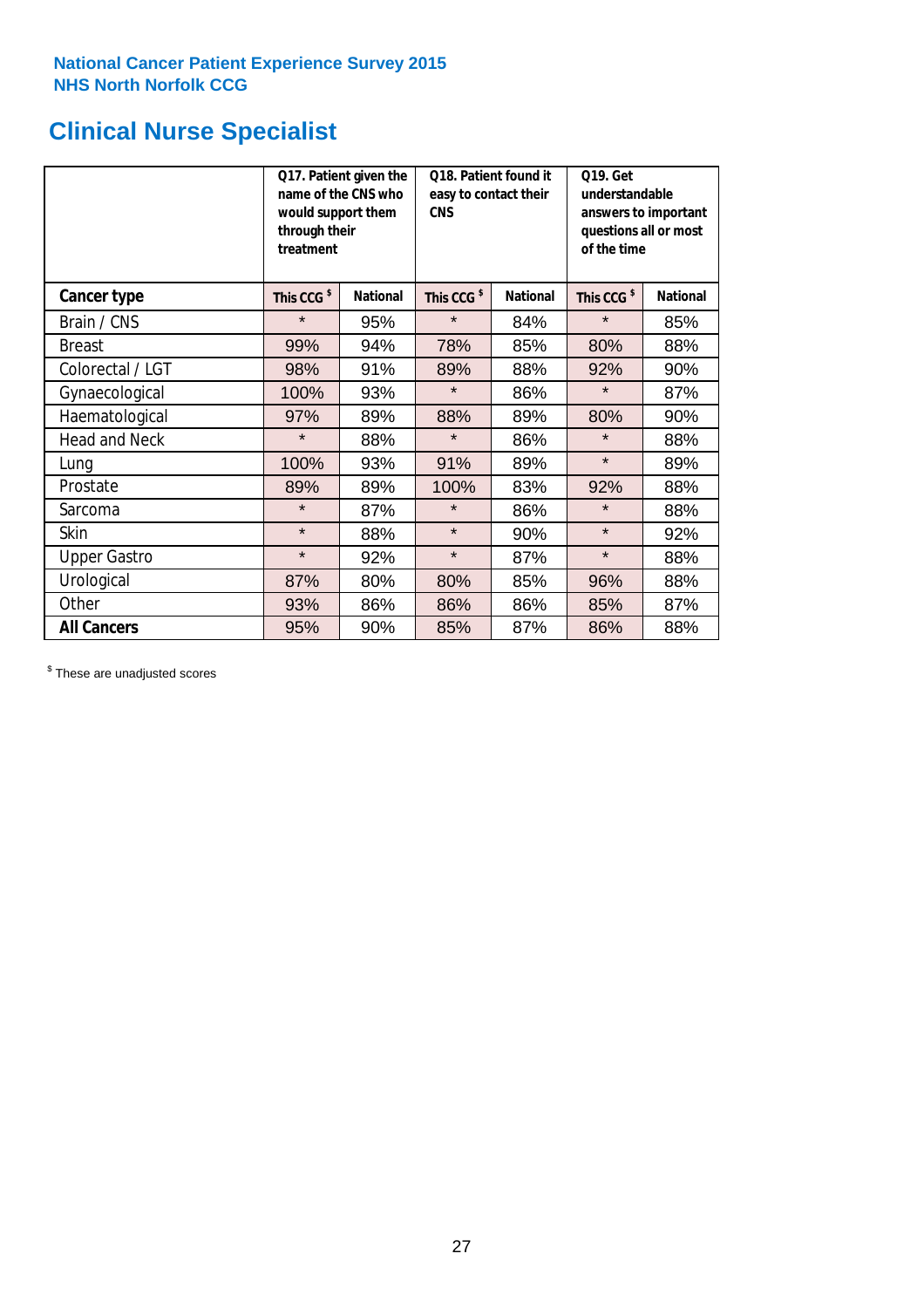# **Support for people with cancer**

|                      | Q20. Hospital staff<br>gave information | about support groups | Q21. Hospital staff<br>gave information<br>about impact cancer<br>could have on day to<br>day activities |                 |                        | Q22. Hospital staff<br>gave information on<br>getting financial help |                        | Q23. Hospital staff told<br>patient they could get<br>free prescriptions |  |
|----------------------|-----------------------------------------|----------------------|----------------------------------------------------------------------------------------------------------|-----------------|------------------------|----------------------------------------------------------------------|------------------------|--------------------------------------------------------------------------|--|
| Cancer type          | This CCG <sup>\$</sup>                  | <b>National</b>      | This CCG <sup>\$</sup>                                                                                   | <b>National</b> | This CCG <sup>\$</sup> | <b>National</b>                                                      | This CCG <sup>\$</sup> | <b>National</b>                                                          |  |
| Brain / CNS          | $\star$                                 | 85%                  | $\star$                                                                                                  | 80%             | $\star$                | 72%                                                                  | n.a.                   | 79%                                                                      |  |
| <b>Breast</b>        | 91%                                     | 88%                  | 83%                                                                                                      | 85%             | 74%                    | 60%                                                                  | 78%                    | 80%                                                                      |  |
| Colorectal / LGT     | 90%                                     | 82%                  | 86%                                                                                                      | 82%             | 79%                    | 52%                                                                  | 86%                    | 83%                                                                      |  |
| Gynaecological       | $\star$                                 | 83%                  | $\star$                                                                                                  | 81%             | $\star$                | 58%                                                                  | $\star$                | 76%                                                                      |  |
| Haematological       | 97%                                     | 82%                  | 93%                                                                                                      | 82%             | $\star$                | 56%                                                                  | $\star$                | 86%                                                                      |  |
| <b>Head and Neck</b> | $\star$                                 | 83%                  | $\star$                                                                                                  | 80%             | $\star$                | 55%                                                                  | $\star$                | 80%                                                                      |  |
| Lung                 | 91%                                     | 82%                  | $\star$                                                                                                  | 80%             | 59%                    | 68%                                                                  | $\star$                | 85%                                                                      |  |
| Prostate             | 87%                                     | 85%                  | 75%                                                                                                      | 81%             | $\star$                | 41%                                                                  | $\star$                | 76%                                                                      |  |
| Sarcoma              | $\star$                                 | 82%                  | $\star$                                                                                                  | 80%             | $\star$                | 57%                                                                  | $\star$                | 75%                                                                      |  |
| Skin                 | $\star$                                 | 85%                  | $\star$                                                                                                  | 85%             | $\star$                | 51%                                                                  | $\star$                | 65%                                                                      |  |
| <b>Upper Gastro</b>  | $\star$                                 | 82%                  | $\star$                                                                                                  | 78%             | $\star$                | 57%                                                                  | $\star$                | 83%                                                                      |  |
| Urological           | 75%                                     | 71%                  | 72%                                                                                                      | 70%             | $\star$                | 33%                                                                  | $\star$                | 69%                                                                      |  |
| Other                | 85%                                     | 80%                  | 73%                                                                                                      | 77%             | 46%                    | 53%                                                                  | $\star$                | 79%                                                                      |  |
| <b>All Cancers</b>   | 87%                                     | 83%                  | 82%                                                                                                      | 81%             | 66%                    | 55%                                                                  | 79%                    | 80%                                                                      |  |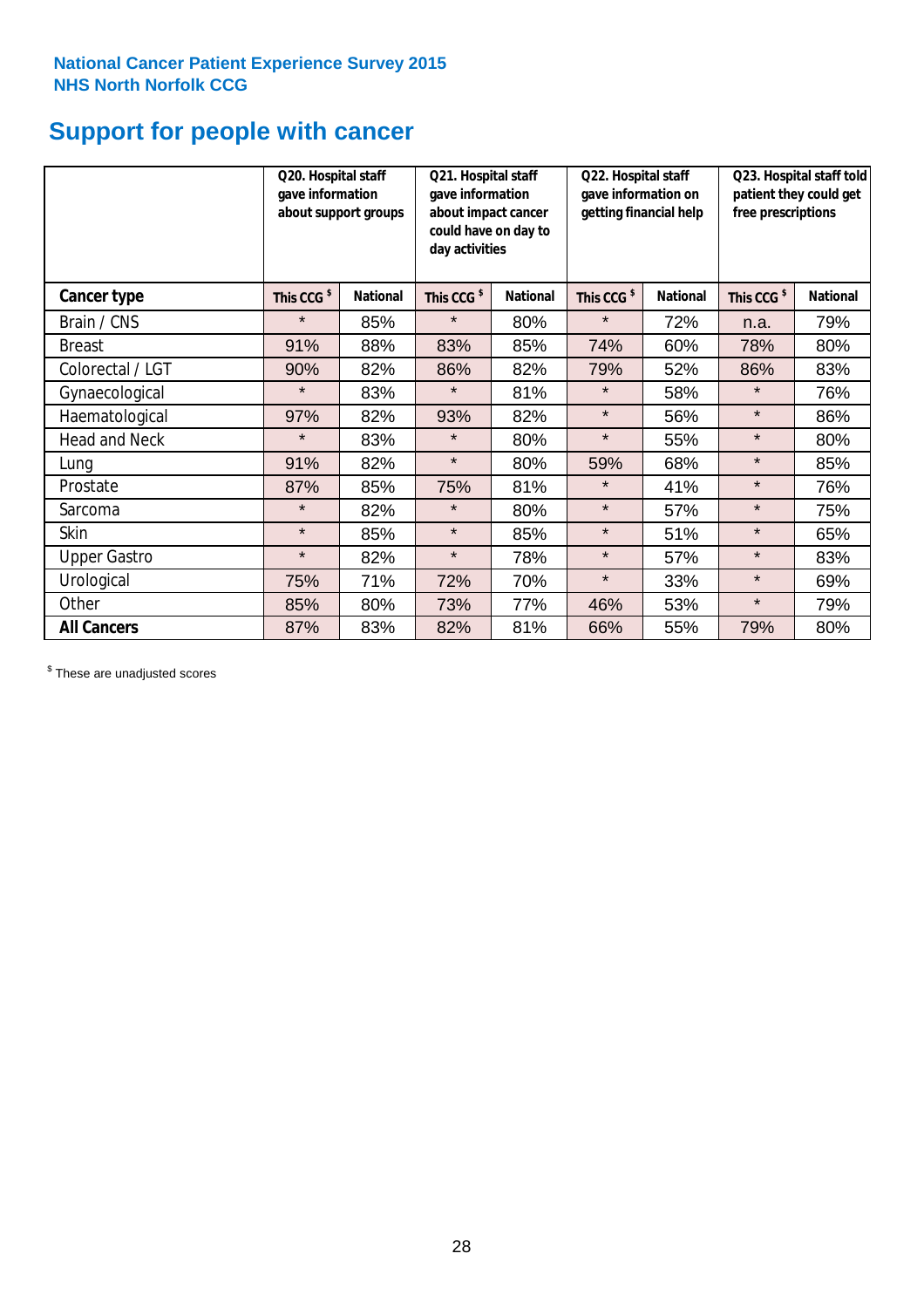# **Operations**

|                      | Q26. Staff explained<br>how operation had<br>gone in<br>understandable way |                 |  |  |
|----------------------|----------------------------------------------------------------------------|-----------------|--|--|
| <b>Cancer type</b>   | This CCG <sup>\$</sup>                                                     | <b>National</b> |  |  |
| Brain / CNS          | $\star$                                                                    | 75%             |  |  |
| <b>Breast</b>        | 67%                                                                        | 77%             |  |  |
| Colorectal / LGT     | 71%                                                                        | 81%             |  |  |
| Gynaecological       | $\star$                                                                    | 79%             |  |  |
| Haematological       | $\star$                                                                    | 75%             |  |  |
| <b>Head and Neck</b> | $\star$                                                                    | 77%             |  |  |
| Lung                 | $\star$                                                                    | 76%             |  |  |
| Prostate             | $\star$                                                                    | 76%             |  |  |
| Sarcoma              | $\star$                                                                    | 80%             |  |  |
| Skin                 | $\star$                                                                    | 84%             |  |  |
| <b>Upper Gastro</b>  | $\star$                                                                    | 81%             |  |  |
| Urological           | 74%                                                                        | 74%             |  |  |
| Other                | 81%<br>78%                                                                 |                 |  |  |
| <b>All Cancers</b>   | 75%                                                                        | 78%             |  |  |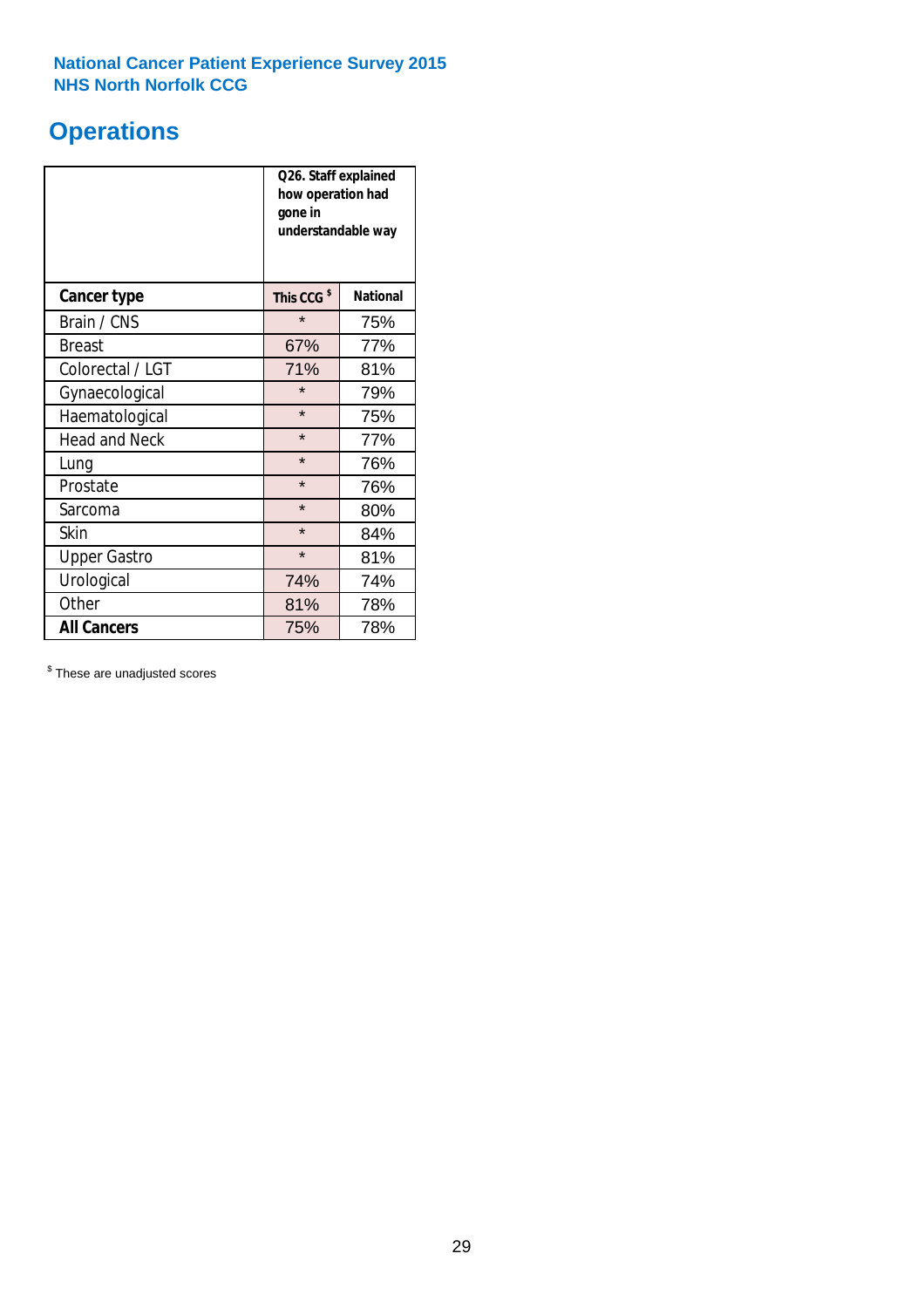# **Hospital care as an inpatient (Part 1 of 2)**

|                      | Q28. Groups of doctors<br>or nurses did not talk<br>in front of patient as if<br>they were not there |                 | Q29. Patient had<br>confidence and trust in<br>all doctors treating<br>them |                 | Q30. Patient's family<br>or someone close<br>definitely had<br>opportunity to talk to<br>doctor |                 | Q31. Patient had<br>confidence and trust in I<br>all ward nurses |                 |
|----------------------|------------------------------------------------------------------------------------------------------|-----------------|-----------------------------------------------------------------------------|-----------------|-------------------------------------------------------------------------------------------------|-----------------|------------------------------------------------------------------|-----------------|
| Cancer type          | This CCG <sup>\$</sup>                                                                               | <b>National</b> | This CCG <sup>\$</sup>                                                      | <b>National</b> | This CCG <sup>\$</sup>                                                                          | <b>National</b> | This CCG <sup>\$</sup>                                           | <b>National</b> |
| Brain / CNS          | $\star$                                                                                              | 68%             | $\star$                                                                     | 78%             | $\star$                                                                                         | 65%             | $\star$                                                          | 67%             |
| <b>Breast</b>        | 75%                                                                                                  | 89%             | 79%                                                                         | 86%             | 69%                                                                                             | 73%             | 78%                                                              | 74%             |
| Colorectal / LGT     | 84%                                                                                                  | 75%             | 89%                                                                         | 85%             | 57%                                                                                             | 72%             | 68%                                                              | 68%             |
| Gynaecological       | $\star$                                                                                              | 84%             | $\star$                                                                     | 86%             | $\star$                                                                                         | 71%             | $\star$                                                          | 69%             |
| Haematological       | $\star$                                                                                              | 80%             | $\star$                                                                     | 81%             | $\star$                                                                                         | 75%             | $\star$                                                          | 73%             |
| <b>Head and Neck</b> | $\star$                                                                                              | 79%             | $\star$                                                                     | 85%             | $\star$                                                                                         | 73%             | $\star$                                                          | 72%             |
| Lung                 | $\star$                                                                                              | 75%             | $\star$                                                                     | 82%             | $\star$                                                                                         | 71%             | $\star$                                                          | 73%             |
| Prostate             | $\star$                                                                                              | 84%             | $\star$                                                                     | 87%             | $\star$                                                                                         | 72%             | $\star$                                                          | 75%             |
| Sarcoma              | $\star$                                                                                              | 82%             | $\star$                                                                     | 85%             | $\star$                                                                                         | 75%             | $\star$                                                          | 70%             |
| Skin                 | $\star$                                                                                              | 85%             | $\star$                                                                     | 90%             | $\star$                                                                                         | 79%             | $\star$                                                          | 84%             |
| <b>Upper Gastro</b>  | $\star$                                                                                              | 75%             | $\star$                                                                     | 83%             | $\star$                                                                                         | 72%             | $\star$                                                          | 70%             |
| Urological           | 85%                                                                                                  | 80%             | 97%                                                                         | 84%             | 77%                                                                                             | 67%             | 79%                                                              | 75%             |
| Other                | 84%                                                                                                  | 79%             | 78%                                                                         | 79%             | 70%                                                                                             | 70%             | 63%                                                              | 69%             |
| <b>All Cancers</b>   | 81%                                                                                                  | 81%             | 86%                                                                         | 84%             | 69%                                                                                             | 72%             | 67%                                                              | 72%             |

|                      | Q32. Always / nearly<br>always enough nurses<br>on duty |                 | Q33. All staff asked<br>patient what name<br>they preferred to be<br>called by |                 | Q34. Always given<br>enough privacy when<br>discussing condition or<br>treatment |                 | Q35. Patient was able<br>to discuss worries or<br>fears with staff during<br>visit |                 |
|----------------------|---------------------------------------------------------|-----------------|--------------------------------------------------------------------------------|-----------------|----------------------------------------------------------------------------------|-----------------|------------------------------------------------------------------------------------|-----------------|
| <b>Cancer type</b>   | This CCG <sup>\$</sup>                                  | <b>National</b> | This CCG <sup>\$</sup>                                                         | <b>National</b> | This CCG <sup>\$</sup>                                                           | <b>National</b> | This CCG <sup>\$</sup>                                                             | <b>National</b> |
| Brain / CNS          | $\star$                                                 | 64%             | $\star$                                                                        | 69%             | $\star$                                                                          | 80%             | n.a.                                                                               | 44%             |
| <b>Breast</b>        | 57%                                                     | 69%             | 69%                                                                            | 60%             | 92%                                                                              | 86%             | 44%                                                                                | 53%             |
| Colorectal / LGT     | 45%                                                     | 61%             | 65%                                                                            | 70%             | 84%                                                                              | 84%             | 57%                                                                                | 54%             |
| Gynaecological       | $\star$                                                 | 65%             | $\star$                                                                        | 63%             | $\star$                                                                          | 82%             | $\star$                                                                            | 50%             |
| Haematological       | $\star$                                                 | 63%             | $\star$                                                                        | 67%             | $\star$                                                                          | 86%             | $\star$                                                                            | 55%             |
| <b>Head and Neck</b> | $\star$                                                 | 67%             | $\star$                                                                        | 66%             | $\star$                                                                          | 85%             | $\star$                                                                            | 50%             |
| Lung                 | $\star$                                                 | 68%             | $\star$                                                                        | 71%             | $\star$                                                                          | 84%             | $\star$                                                                            | 49%             |
| Prostate             | $\star$                                                 | 71%             | $\star$                                                                        | 67%             | $\star$                                                                          | 87%             | $\star$                                                                            | 52%             |
| Sarcoma              | $\star$                                                 | 68%             | $\star$                                                                        | 71%             | $\star$                                                                          | 87%             | $\star$                                                                            | 52%             |
| Skin                 | $\star$                                                 | 81%             | $\star$                                                                        | 67%             | $\star$                                                                          | 89%             | $\star$                                                                            | 61%             |
| <b>Upper Gastro</b>  | $\star$                                                 | 62%             | $\star$                                                                        | 75%             | $\star$                                                                          | 83%             | $\star$                                                                            | 53%             |
| Urological           | 52%                                                     | 68%             | 76%                                                                            | 71%             | 82%                                                                              | 84%             | $\star$                                                                            | 46%             |
| Other                | 59%                                                     | 62%             | 68%                                                                            | 66%             | 94%                                                                              | 82%             | 50%                                                                                | 48%             |
| <b>All Cancers</b>   | 52%                                                     | 66%             | 69%                                                                            | 67%             | 86%                                                                              | 85%             | 48%                                                                                | 52%             |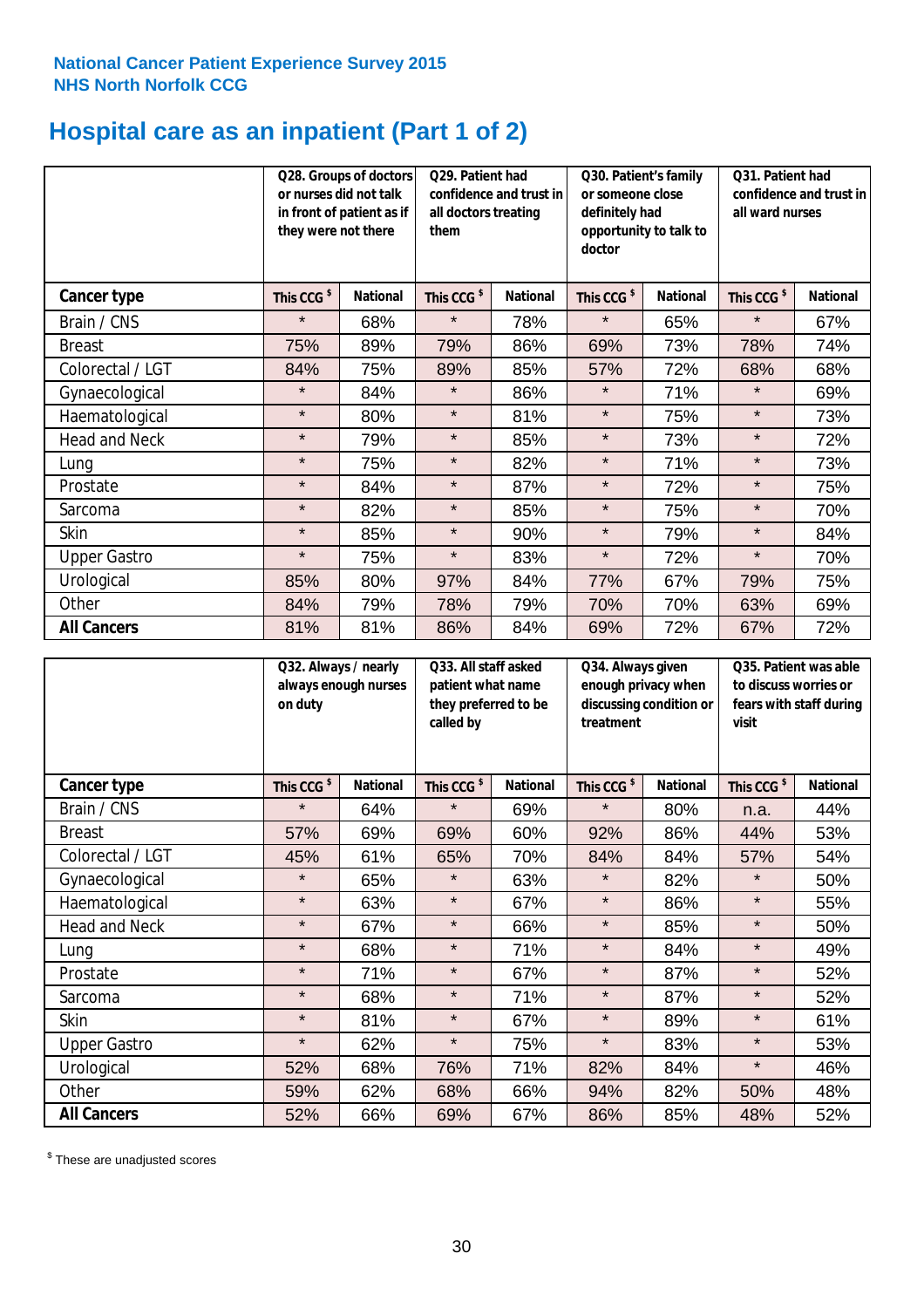# **Hospital care as an inpatient (Part 2 of 2)**

|                      | Q36. Hospital staff<br>definitely did<br>everything to help<br>control pain |                 | Q37. Always treated<br>with respect and<br>dignity by staff |                 | Q38. Given clear<br>written information<br>about what should /<br>should not do post<br>discharge |                 | Q39. Staff told patient<br>who to contact if<br>worried post discharge |                 |
|----------------------|-----------------------------------------------------------------------------|-----------------|-------------------------------------------------------------|-----------------|---------------------------------------------------------------------------------------------------|-----------------|------------------------------------------------------------------------|-----------------|
| Cancer type          | This CCG <sup>\$</sup>                                                      | <b>National</b> | This CCG <sup>\$</sup>                                      | <b>National</b> | This CCG <sup>\$</sup>                                                                            | <b>National</b> | This CCG <sup>\$</sup>                                                 | <b>National</b> |
| Brain / CNS          | n.a.                                                                        | 82%             | $\star$                                                     | 84%             | $\star$                                                                                           | 79%             | $\star$                                                                | 91%             |
| <b>Breast</b>        | 89%                                                                         | 86%             | 80%                                                         | 88%             | 91%                                                                                               | 90%             | 94%                                                                    | 95%             |
| Colorectal / LGT     | 84%                                                                         | 84%             | 82%                                                         | 86%             | 81%                                                                                               | 83%             | 97%                                                                    | 94%             |
| Gynaecological       | $\star$                                                                     | 83%             | $\star$                                                     | 85%             | $\star$                                                                                           | 86%             | $\star$                                                                | 93%             |
| Haematological       | $\star$                                                                     | 84%             | $\star$                                                     | 89%             | $\star$                                                                                           | 79%             | $\star$                                                                | 95%             |
| <b>Head and Neck</b> | $\star$                                                                     | 84%             | $\star$                                                     | 88%             | $\star$                                                                                           | 86%             | $\star$                                                                | 92%             |
| Lung                 | $\star$                                                                     | 83%             | $\star$                                                     | 87%             | $\star$                                                                                           | 81%             | $\star$                                                                | 92%             |
| Prostate             | $\star$                                                                     | 85%             | $\star$                                                     | 91%             | $\star$                                                                                           | 87%             | $\star$                                                                | 94%             |
| Sarcoma              | $\star$                                                                     | 86%             | $\star$                                                     | 91%             | $\star$                                                                                           | 83%             | $\star$                                                                | 94%             |
| Skin                 | $\star$                                                                     | 88%             | $\star$                                                     | 93%             | $\star$                                                                                           | 91%             | $\star$                                                                | 97%             |
| <b>Upper Gastro</b>  | $\star$                                                                     | 83%             | $\star$                                                     | 86%             | $\star$                                                                                           | 79%             | $\star$                                                                | 93%             |
| Urological           | 79%                                                                         | 80%             | 79%                                                         | 88%             | 85%                                                                                               | 83%             | 94%                                                                    | 90%             |
| Other                | 83%                                                                         | 82%             | 84%                                                         | 85%             | 82%                                                                                               | 80%             | 78%                                                                    | 92%             |
| <b>All Cancers</b>   | 81%                                                                         | 84%             | 83%                                                         | 87%             | 86%                                                                                               | 84%             | 92%                                                                    | 94%             |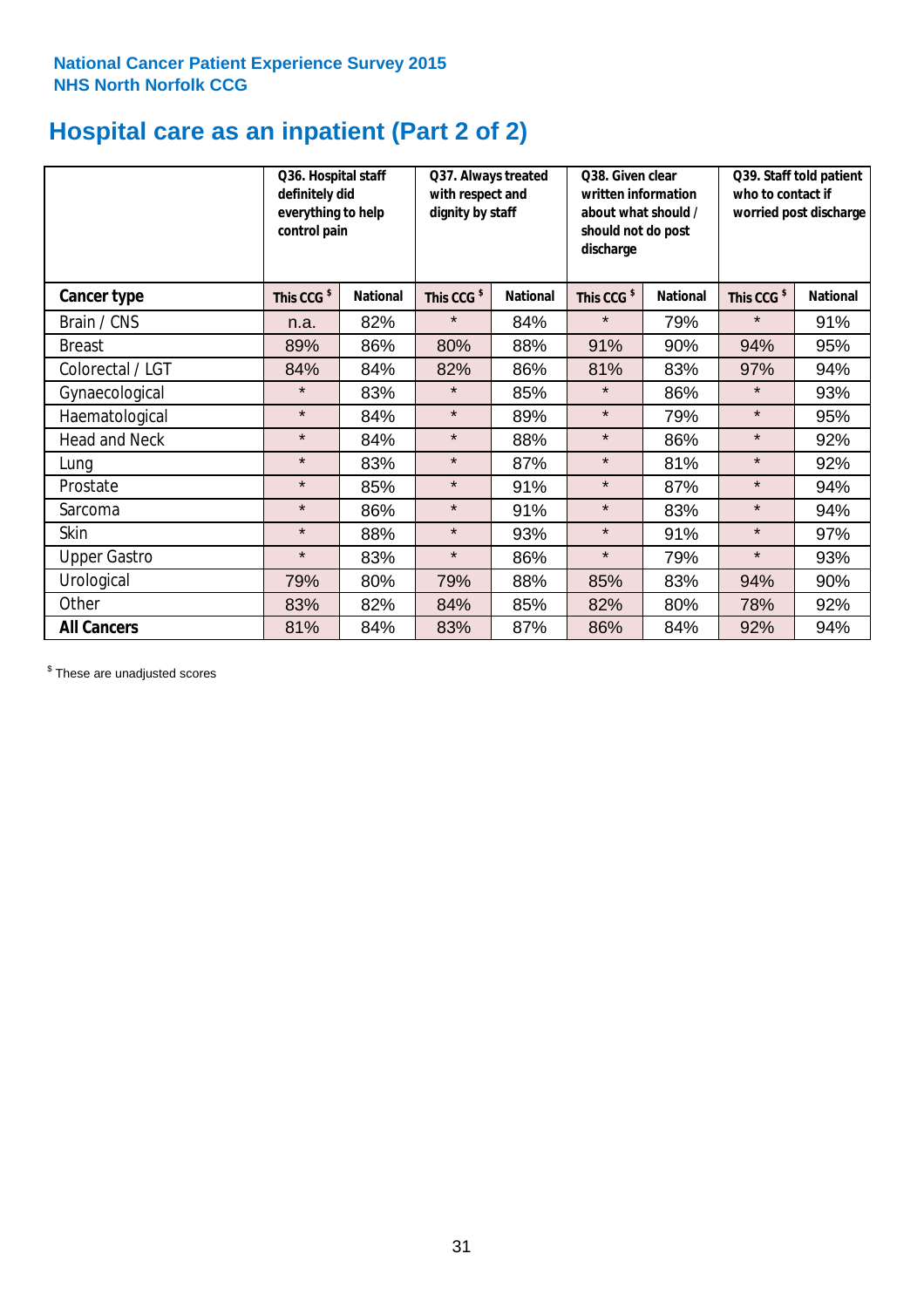# **Hospital care as a day patient / outpatient**

|                      | visit                  | Q41. Patient was able<br>Q42. Doctor had the<br>to discuss worries or<br>right notes and other<br>documentation with<br>fears with staff during<br>them |                        |                 | Q44. Beforehand<br>patient had all<br>information needed<br>about radiotherapy<br>treatment |                 | Q45. Patient given<br>understandable<br>information about<br>whether radiotherapy<br>was working |                 |
|----------------------|------------------------|---------------------------------------------------------------------------------------------------------------------------------------------------------|------------------------|-----------------|---------------------------------------------------------------------------------------------|-----------------|--------------------------------------------------------------------------------------------------|-----------------|
| <b>Cancer type</b>   | This CCG <sup>\$</sup> | <b>National</b>                                                                                                                                         | This CCG <sup>\$</sup> | <b>National</b> | This CCG <sup>\$</sup>                                                                      | <b>National</b> | This CCG <sup>\$</sup>                                                                           | <b>National</b> |
| Brain / CNS          | $\star$                | 65%                                                                                                                                                     | $\star$                | 94%             | $\star$                                                                                     | 85%             | $\star$                                                                                          | 52%             |
| <b>Breast</b>        | 64%                    | 70%                                                                                                                                                     | 99%                    | 95%             | 81%                                                                                         | 87%             | 56%                                                                                              | 60%             |
| Colorectal / LGT     | 90%                    | 73%                                                                                                                                                     | 94%                    | 95%             | $\star$                                                                                     | 85%             | $\star$                                                                                          | 55%             |
| Gynaecological       | $\star$                | 70%                                                                                                                                                     | $\star$                | 96%             | $\star$                                                                                     | 85%             | $\star$                                                                                          | 64%             |
| Haematological       | 81%                    | 74%                                                                                                                                                     | 94%                    | 97%             | $\star$                                                                                     | 82%             | $\star$                                                                                          | 64%             |
| <b>Head and Neck</b> | $\star$                | 69%                                                                                                                                                     | $\star$                | 95%             | $\star$                                                                                     | 86%             | $\star$                                                                                          | 60%             |
| Lung                 | 81%                    | 69%                                                                                                                                                     | 96%                    | 96%             | $\star$                                                                                     | 86%             | $\star$                                                                                          | 59%             |
| Prostate             | 71%                    | 69%                                                                                                                                                     | 97%                    | 95%             | $\star$                                                                                     | 88%             | $\star$                                                                                          | 61%             |
| Sarcoma              | $\star$                | 68%                                                                                                                                                     | $\star$                | 97%             | n.a.                                                                                        | 88%             | n.a.                                                                                             | 63%             |
| Skin                 | $\star$                | 73%                                                                                                                                                     | $\star$                | 96%             | $\star$                                                                                     | 81%             | $\star$                                                                                          | 63%             |
| <b>Upper Gastro</b>  | $\star$                | 68%                                                                                                                                                     | $\star$                | 95%             | $\star$                                                                                     | 85%             | $\star$                                                                                          | 57%             |
| Urological           | 75%                    | 65%                                                                                                                                                     | 97%                    | 95%             | $\star$                                                                                     | 81%             | $\star$                                                                                          | 53%             |
| Other                | 71%                    | 67%                                                                                                                                                     | 96%                    | 95%             | $\star$                                                                                     | 83%             | $\star$                                                                                          | 59%             |
| <b>All Cancers</b>   | 74%                    | 70%                                                                                                                                                     | 97%                    | 96%             | 85%                                                                                         | 86%             | 59%                                                                                              | 60%             |

|                      | O47. Beforehand<br>patient had all<br>information needed<br>about chemotherapy<br>treatment |                 | Q48. Patient given<br>understandable<br>information about<br>whether<br>chemotherapy was<br>working |                 |  |
|----------------------|---------------------------------------------------------------------------------------------|-----------------|-----------------------------------------------------------------------------------------------------|-----------------|--|
| <b>Cancer type</b>   | This CCG <sup>\$</sup>                                                                      | <b>National</b> | This CCG <sup>\$</sup>                                                                              | <b>National</b> |  |
| Brain / CNS          | n.a.                                                                                        | 82%             | n.a.                                                                                                | 57%             |  |
| <b>Breast</b>        | 78%                                                                                         | 83%             | 67%                                                                                                 | 62%             |  |
| Colorectal / LGT     | 72%                                                                                         | 86%             | 44%                                                                                                 | 65%             |  |
| Gynaecological       | $\star$                                                                                     | 86%             | $\star$                                                                                             | 68%             |  |
| Haematological       | 79%                                                                                         | 85%             | 72%                                                                                                 | 75%             |  |
| <b>Head and Neck</b> | $\star$                                                                                     | 80%             | $\star$                                                                                             | 52%             |  |
| Lung                 | $\star$                                                                                     | 85%             | $\star$                                                                                             | 68%             |  |
| Prostate             | $\star$                                                                                     | 83%             | $\star$                                                                                             | 69%             |  |
| Sarcoma              | $\star$                                                                                     | 82%             | $\star$                                                                                             | 70%             |  |
| Skin                 | $\star$                                                                                     | 92%             | $\star$                                                                                             | 80%             |  |
| <b>Upper Gastro</b>  | $\star$                                                                                     | 83%             | $\star$                                                                                             | 64%             |  |
| Urological           | $\star$                                                                                     | 83%             | $\star$                                                                                             | 66%             |  |
| Other                | 73%                                                                                         | 85%             | 73%                                                                                                 | 70%             |  |
| <b>All Cancers</b>   | 77%                                                                                         | 84%             | 64%                                                                                                 | 68%             |  |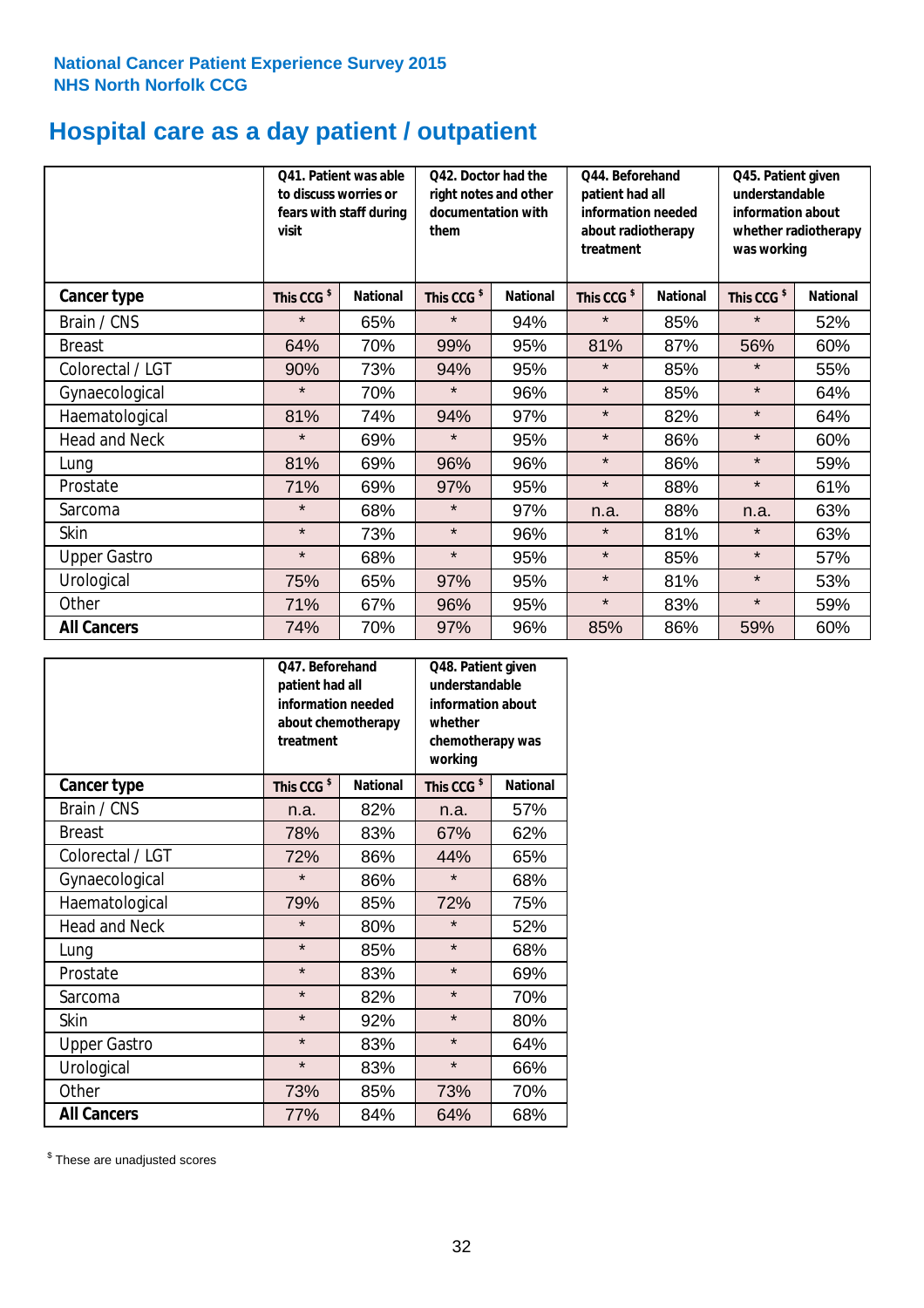# **Home care and support**

|                      | Q49. Hospital staff<br>gave family or<br>someone close all the<br>information needed to<br>help with care at home |                 | from health or social<br>services during<br>treatment | Q50. Patient definitely<br>given enough support | Q51. Patient definitely<br>given enough support<br>from health or social<br>services after<br>treatment |                 |  |
|----------------------|-------------------------------------------------------------------------------------------------------------------|-----------------|-------------------------------------------------------|-------------------------------------------------|---------------------------------------------------------------------------------------------------------|-----------------|--|
| <b>Cancer type</b>   | This CCG <sup>\$</sup>                                                                                            | <b>National</b> | This CCG <sup>\$</sup>                                | <b>National</b>                                 | This CCG <sup>\$</sup>                                                                                  | <b>National</b> |  |
| Brain / CNS          | $\star$                                                                                                           | 56%             | $\star$                                               | 44%                                             | $\star$                                                                                                 | 44%             |  |
| <b>Breast</b>        | 58%                                                                                                               | 57%             | 41%                                                   | 54%                                             | 29%                                                                                                     | 40%             |  |
| Colorectal / LGT     | 56%                                                                                                               | 60%             | 55%                                                   | 62%                                             | $\star$                                                                                                 | 52%             |  |
| Gynaecological       | 48%                                                                                                               | 56%             | $\star$                                               | 52%                                             | $\star$                                                                                                 | 42%             |  |
| Haematological       | 63%                                                                                                               | 60%             | $\star$                                               | 52%                                             | $\star$                                                                                                 | 43%             |  |
| <b>Head and Neck</b> | $\star$                                                                                                           | 59%             | $\star$                                               | 53%                                             | $\star$                                                                                                 | 50%             |  |
| Lung                 | 32%                                                                                                               | 57%             | $\star$                                               | 52%                                             | $\star$                                                                                                 | 42%             |  |
| Prostate             | 68%                                                                                                               | 55%             | $\star$                                               | 47%                                             | $\star$                                                                                                 | 43%             |  |
| Sarcoma              | $\star$                                                                                                           | 59%             | n.a.                                                  | 58%                                             | n.a.                                                                                                    | 53%             |  |
| Skin                 | $\star$                                                                                                           | 67%             | $\star$                                               | 58%                                             | $\star$                                                                                                 | 61%             |  |
| <b>Upper Gastro</b>  | $\star$                                                                                                           | 59%             | $\star$                                               | 54%                                             | $\star$                                                                                                 | 45%             |  |
| Urological           | 70%                                                                                                               | 55%             | $\star$                                               | 47%                                             | $\star$                                                                                                 | 44%             |  |
| Other                | 56%                                                                                                               | 54%             | 57%                                                   | 55%                                             | $\star$                                                                                                 | 48%             |  |
| <b>All Cancers</b>   | 57%                                                                                                               | 58%             | 48%                                                   | 54%                                             | 43%                                                                                                     | 45%             |  |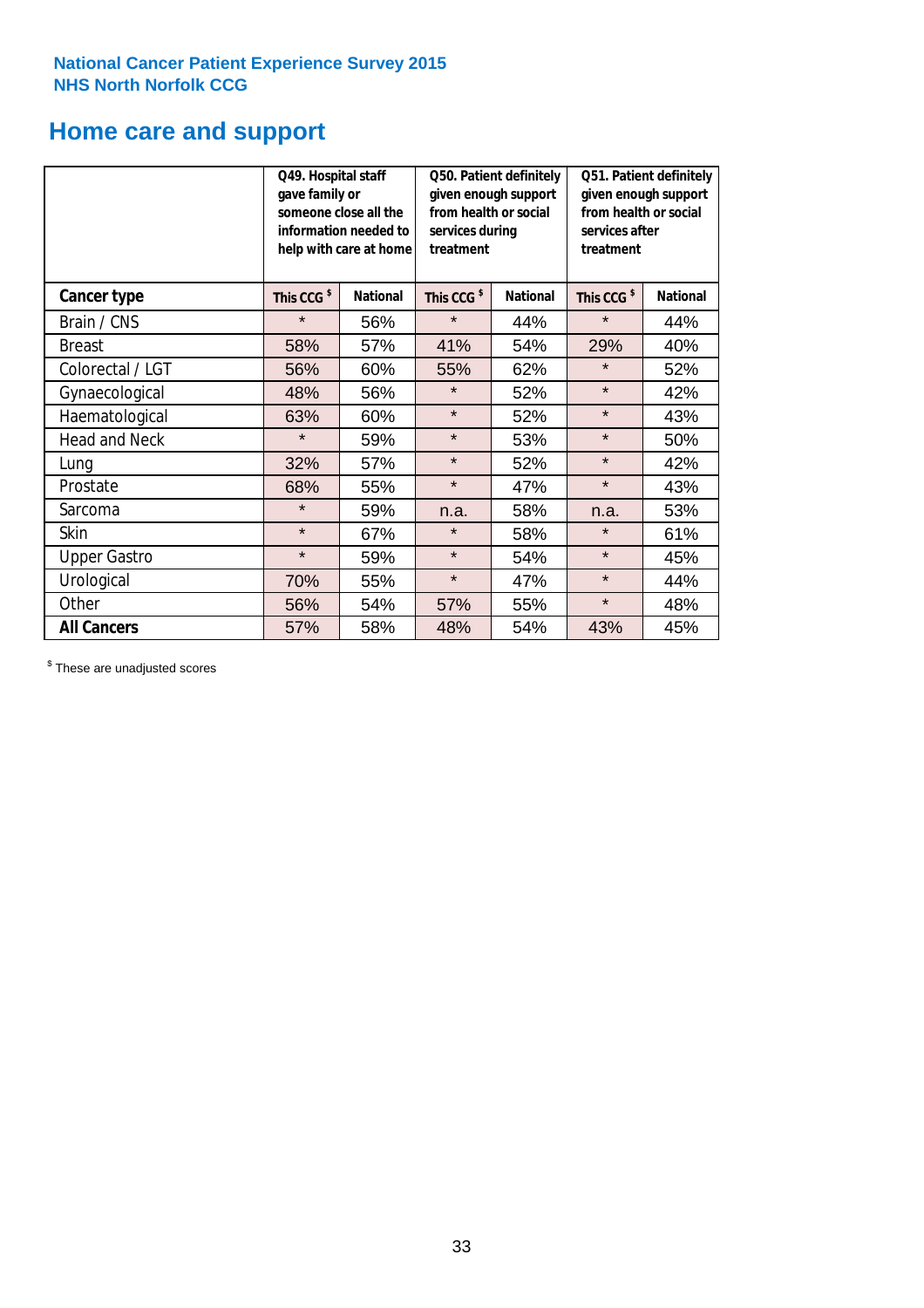# **Care from your general practice**

|                      | information about<br>treatment | Q52. GP given enough<br>patient's condition and | O53. Practice staff<br>definitely did<br>everything they could<br>to support patient |                 |  |
|----------------------|--------------------------------|-------------------------------------------------|--------------------------------------------------------------------------------------|-----------------|--|
| <b>Cancer type</b>   | This CCG <sup>\$</sup>         | <b>National</b>                                 | This CCG <sup>\$</sup>                                                               | <b>National</b> |  |
| Brain / CNS          | $\star$                        | 94%                                             | $\star$                                                                              | 59%             |  |
| <b>Breast</b>        | 97%                            | 96%                                             | 66%                                                                                  | 63%             |  |
| Colorectal / LGT     | 97%                            | 95%                                             | 72%                                                                                  | 63%             |  |
| Gynaecological       | $\star$                        | 95%                                             | $\star$                                                                              | 59%             |  |
| Haematological       | 97%                            | 96%                                             | 64%                                                                                  | 61%             |  |
| <b>Head and Neck</b> | $\star$                        | 93%                                             | $\star$                                                                              | 60%             |  |
| Lung                 | 100%                           | 95%                                             | $\star$                                                                              | 62%             |  |
| Prostate             | 100%                           | 95%                                             | 81%                                                                                  | 67%             |  |
| Sarcoma              | $\star$                        | 97%                                             | $\star$                                                                              | 65%             |  |
| Skin                 | $\star$                        | 97%                                             | $\star$                                                                              | 71%             |  |
| <b>Upper Gastro</b>  | $\star$                        | 94%                                             | $\star$                                                                              | 62%             |  |
| Urological           | 86%                            | 95%                                             | 65%                                                                                  | 64%             |  |
| Other                | 98%                            | 95%                                             | 75%                                                                                  | 61%             |  |
| <b>All Cancers</b>   | 97%                            | 95%                                             | 69%                                                                                  | 63%             |  |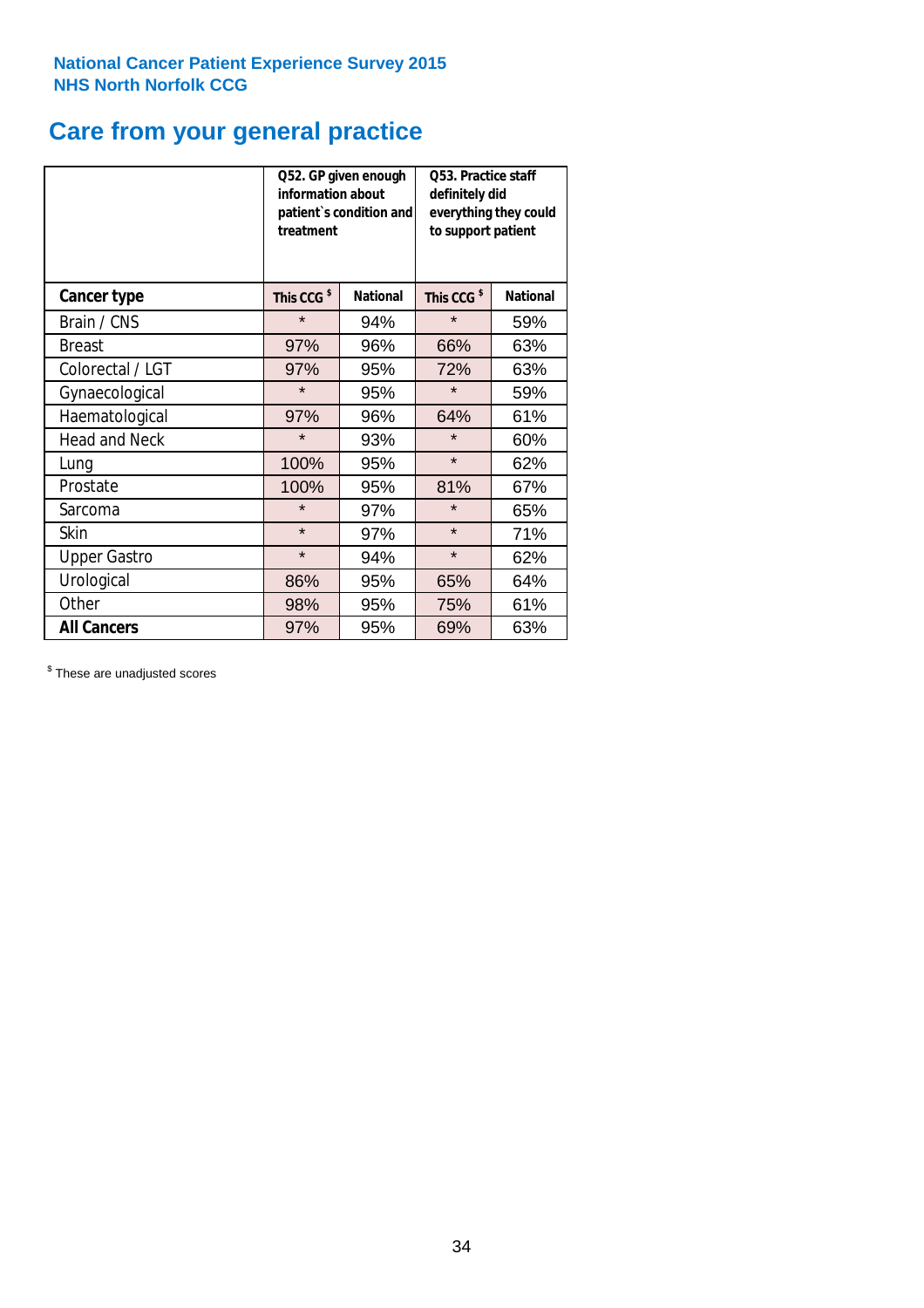# **Your overall NHS care**

|                      | Q54. Hospital and<br>community staff<br>always worked well<br>together |                 | Q55. Patient given a<br>care plan |                 | Q56. Overall the<br>administration of the<br>care was very good /<br>qood |                 | Q57. Length of time for<br>attending clinics and<br>appointments was<br>right |                 |
|----------------------|------------------------------------------------------------------------|-----------------|-----------------------------------|-----------------|---------------------------------------------------------------------------|-----------------|-------------------------------------------------------------------------------|-----------------|
| Cancer type          | This CCG <sup>\$</sup>                                                 | <b>National</b> | This CCG <sup>\$</sup>            | <b>National</b> | This CCG <sup>\$</sup>                                                    | <b>National</b> | This CCG <sup>\$</sup>                                                        | <b>National</b> |
| Brain / CNS          | $\star$                                                                | 45%             | $\star$                           | 29%             | $\star$                                                                   | 84%             | $\star$                                                                       | 60%             |
| <b>Breast</b>        | 63%                                                                    | 60%             | 19%                               | 35%             | 92%                                                                       | 90%             | 75%                                                                           | 64%             |
| Colorectal / LGT     | 56%                                                                    | 60%             | 32%                               | 36%             | 91%                                                                       | 88%             | 85%                                                                           | 68%             |
| Gynaecological       | 45%                                                                    | 58%             | $\star$                           | 29%             | 91%                                                                       | 89%             | 82%                                                                           | 66%             |
| Haematological       | 68%                                                                    | 63%             | 24%                               | 33%             | 92%                                                                       | 92%             | 61%                                                                           | 62%             |
| <b>Head and Neck</b> | $\star$                                                                | 58%             | $\star$                           | 34%             | $\star$                                                                   | 89%             | $\star$                                                                       | 65%             |
| Lung                 | 61%                                                                    | 63%             | $\star$                           | 32%             | 92%                                                                       | 89%             | 52%                                                                           | 70%             |
| Prostate             | 68%                                                                    | 63%             | 42%                               | 36%             | 100%                                                                      | 87%             | 81%                                                                           | 71%             |
| Sarcoma              | $\star$                                                                | 60%             | $\star$                           | 31%             | $\star$                                                                   | 90%             | $\star$                                                                       | 63%             |
| Skin                 | $\star$                                                                | 69%             | $\star$                           | 39%             | $\star$                                                                   | 89%             | $\star$                                                                       | 73%             |
| <b>Upper Gastro</b>  | $\star$                                                                | 58%             | $\star$                           | 36%             | $\star$                                                                   | 88%             | $\star$                                                                       | 66%             |
| Urological           | 59%                                                                    | 62%             | 30%                               | 26%             | 88%                                                                       | 84%             | 73%                                                                           | 73%             |
| Other                | 79%                                                                    | 56%             | 31%                               | 29%             | 91%                                                                       | 87%             | 75%                                                                           | 61%             |
| <b>All Cancers</b>   | 64%                                                                    | 61%             | 29%                               | 33%             | 92%                                                                       | 89%             | 74%                                                                           | 66%             |

|                      | Q58. Taking part in<br>cancer research | discussed with patient | Q59. Patient's average<br>rating of care scored<br>from very poor to very<br>good |                 |  |
|----------------------|----------------------------------------|------------------------|-----------------------------------------------------------------------------------|-----------------|--|
| <b>Cancer type</b>   | This CCG <sup>\$</sup>                 | <b>National</b>        | This CCG <sup>\$</sup>                                                            | <b>National</b> |  |
| Brain / CNS          | $\star$                                | 32%                    | $\star$                                                                           | 8.5             |  |
| <b>Breast</b>        | 25%                                    | 28%                    | 8.8                                                                               | 8.8             |  |
| Colorectal / LGT     | 20%                                    | 22%                    | 9.0                                                                               | 8.7             |  |
| Gynaecological       | 39%                                    | 27%                    | 8.5                                                                               | 8.7             |  |
| Haematological       | 29%                                    | 36%                    | 8.8                                                                               | 8.8             |  |
| <b>Head and Neck</b> | $\star$                                | 21%                    | $\star$                                                                           | 8.6             |  |
| Lung                 | 25%                                    | 34%                    | 8.5                                                                               | 8.6             |  |
| Prostate             | 43%                                    | 35%                    | 8.9                                                                               | 8.6             |  |
| Sarcoma              | $\star$                                | 29%                    | $\star$                                                                           | 8.7             |  |
| Skin                 | $\star$                                | 17%                    | $\star$                                                                           | 8.9             |  |
| <b>Upper Gastro</b>  | $\star$                                | 30%                    | $\star$                                                                           | 8.6             |  |
| Urological           | 10%                                    | 14%                    | 8.7                                                                               | 8.5             |  |
| Other                | 27%                                    | 31%                    | 9.0                                                                               | 8.6             |  |
| <b>All Cancers</b>   | 27%                                    | 28%                    | 8.8                                                                               | 8.7             |  |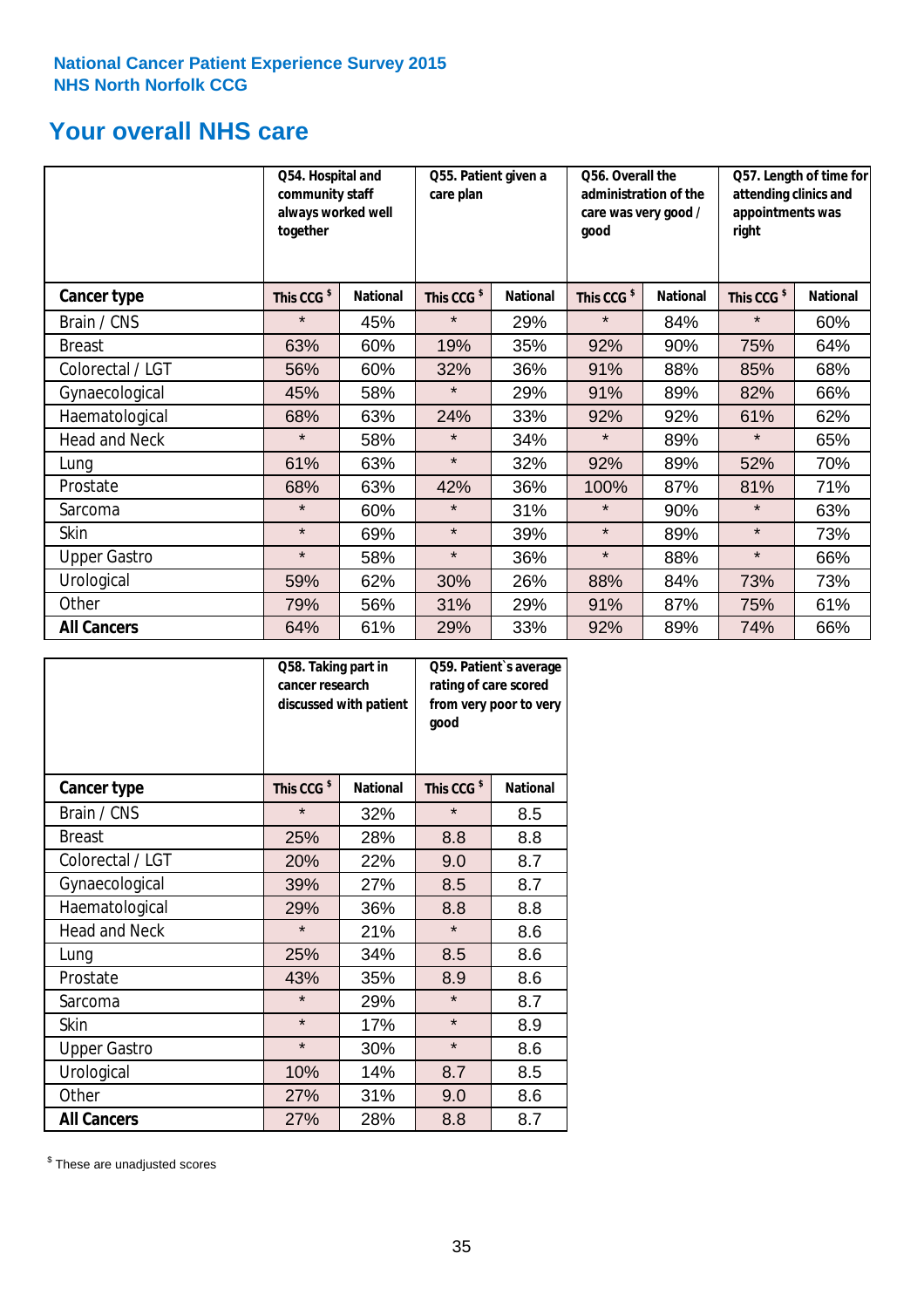# **Annex**

# **Methodology**

The sample for the survey included all adult (aged 16 and over) NHS patients, with a confirmed primary diagnosis of cancer, discharged from an NHS Trust after an inpatient episode or day case attendance for cancer related treatment in the months of April, May and June 2015.

The patients included in the sample had relevant cancer ICD10 codes (C00-99 excluding C44 and C84, and D05) in the first diagnosis field of their patient records, applied to their patient files by the relevant NHS Trust, and were alive at the point at which fieldwork commenced. Deceased checks were undertaken on up to three occasions during fieldwork, to ensure that questionnaires were not sent to patients who had died since their treatment.

Trust samples were checked rigorously for duplicates and patient lists were also de-duplicated nationally to ensure that patients did not receive multiple copies of questionnaires.

The fieldwork for the survey was undertaken between October 2015 and March 2016.

For the first time, the survey used a mixed mode methodology. Questionnaires were sent by post with two reminders where necesssary, but also included an option to complete online. A Freephone helpline was available for respondents to ask questions about the survey, to enable them to complete their questionnaires over the phone, and to provide access to a translation and interpreting facility for those whose first language was not English.

The Health Research Authority supported the survey by granting Section 251 approval.

# **Further information**

Further information on survey methodology, as well as all of the national and local reports and data, is available at www.ncpes.co.uk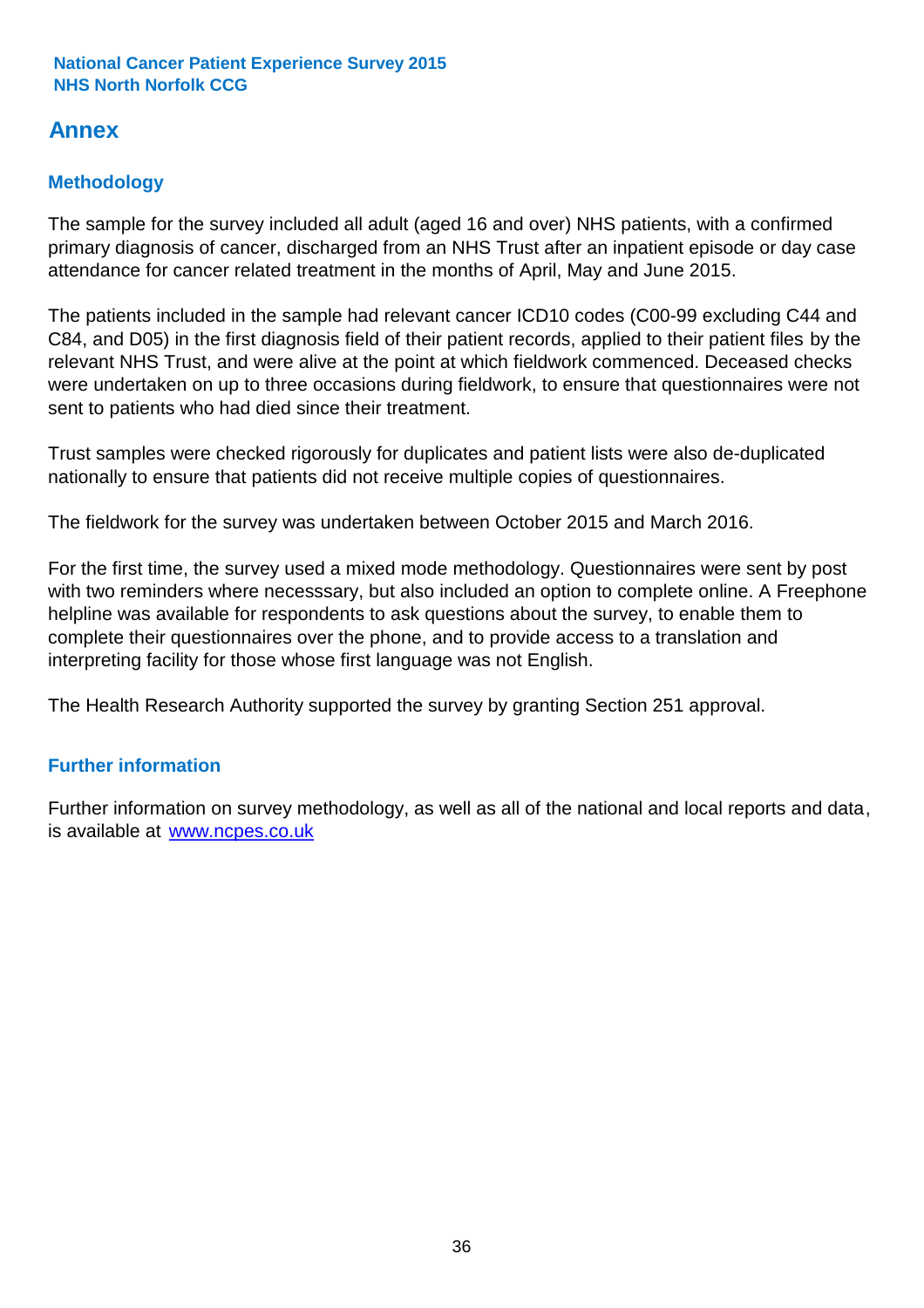### **Redevelopment of the 2015 survey**

A number of significant changes have been made to the National Cancer Patient Experience Survey in 2015:

- the length of the questionnaire has been reduced
- response options have been reviewed and changed to make them consistent throughout the survey
- some of the questions and / or answer options have been changed so that they are now in line with questions in other patient surveys (e.g. the Care Quality Commission national patient surveys), to improve comparability between them
- the topic areas within the questionnaire have been redesigned to capture the whole patient journey.

There are 50 questions in the questionnaire that relate directly to patient experience. Of these, 14 remain unchanged from previous years; and a further 21 have been slightly amended. We draw caution in directly comparing data from the 2015 survey to the findings of the previous CPES surveys, even for identical questions. Changes in the structure of the survey instrument (questionnaire) and also the administration of the survey (calendar period and length of time from sampling to field work start and completion) may influence nationwide averages, although these features will not greatly impact on relative comparisons (e.g. between patient groups or hospitals).

The other 15 questions are either new or substantially changed from previous years.

It is expected that there will be few, if any changes, to the questionnaire going forward so we will be able to compare the results year on year. Where changes are necessary they are expected to be for methodological reasons or to improve question reliability.

Another significant change in 2015 is that an online version of the questionnaire has been developed. The online version was developed to make the questionnaire more accessible for respondents. This may have an impact on the demographic characteristics of the respondents. This may be an improvement if previously underrepresented groups have responded. However, changes to the demographics of respondents may have implications on the overall results - and again, leads us to draw caution in directly comparing results with previous years.

### **Official Statistics**

The 2015 survey data has been published for the first time as Official Statistics. The 2015 survey data has been produced and published in line with the Code of Practice for Official Statistics.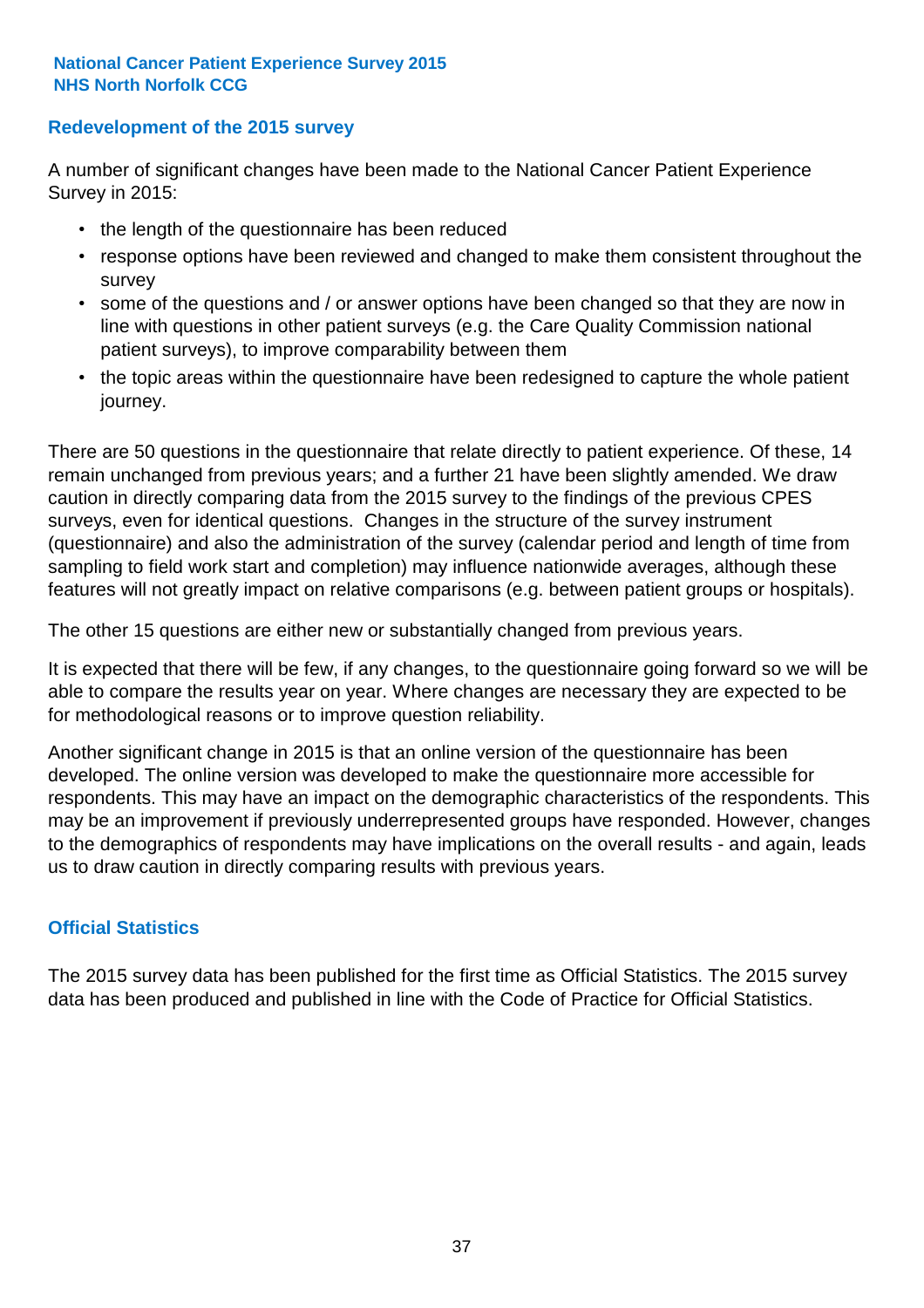### **Scoring methodologies**

49 of the 50 questions relating directly to patient experience have been summarised as the score of the percentage of patients who reported a positive experience. For example:

- question 6 asks: "Overall, how did you feel about the length of time you had to wait for your test to be done?". Responses have been recorded as positive only for those patients who selected the first option ("It was about right")
- question 11 asks: "When you were told you had cancer, were you given written information about the type of cancer you had?". Responses have been recorded as positive only for those patients who selected the first option ("Yes, and it was easy to understand").

Where options do not provide any information on positive/negative patient experience (e.g. "Don't know / can't remember"), they are excluded from the score.

The other question (question 59) asks respondents to rate their overall care on a scale of 0 to 10. Scores have been given as an average on this scale.

A copy of the 2015 questionnaire, marked up with all of these scoring conventions, is available at www.ncpes.co.uk

Further details on the scoring methodology can be found in the technical document for the survey, available at <u>www.ncpes.co.uk</u>

#### **Case-mix adjustment**

For the first time in 2015, case-mix adjusted findings are being presented alongside unadjusted results for CCGs. Case-mix adjustment allows us to account for the impact that differing patient populations might have on results. By using the case-mix adjusted estimates we can obtain a greater understanding of how a CCG is performing given their patient population.

The factors taken into account in this case-mix adjustment are gender, age, ethnic group, deprivation, and tumour group.

For further details on case-mix adjustment, please refer to the technical document for the survey, available at www.ncpes.co.uk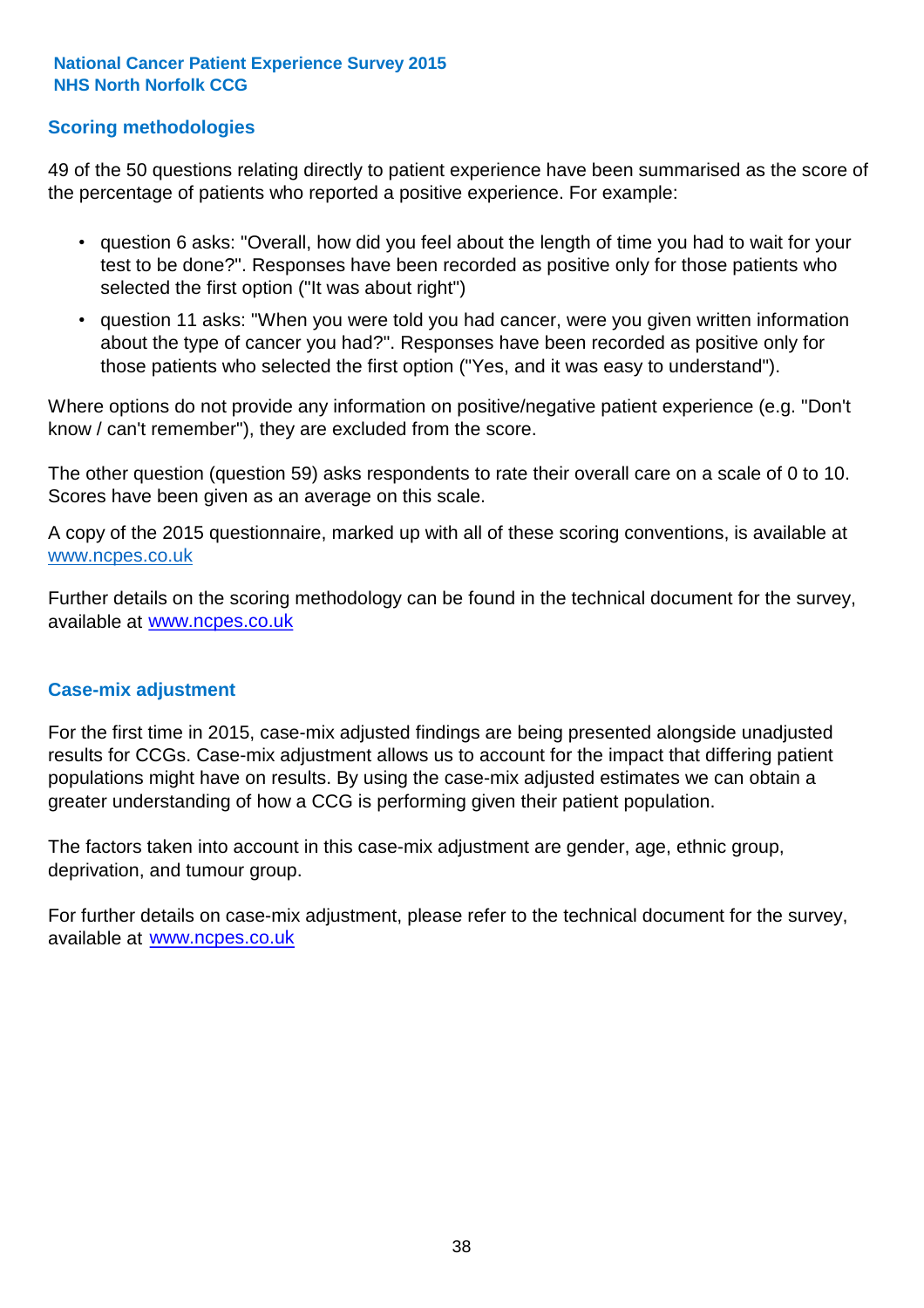### **Response Rates**

|                 | Sample<br><b>Size</b> | <b>Excluded</b> | Adjusted<br><b>Sample</b> | <b>Not</b><br><b>Returned Refused</b> | <b>Blank</b> | Completed | Response<br>Rate |
|-----------------|-----------------------|-----------------|---------------------------|---------------------------------------|--------------|-----------|------------------|
| <b>National</b> | 116,991               | 8.719           | 108,272                   | 33,168                                | 3.918        | 71,186    | 66%              |
| 06V             | 588                   | 38              | <b>550</b>                | 124                                   | 23           | 403       | 73%              |

#### **Respondents by tumour group**

The tables below show the numbers of patients from each tumour group and the age and gender distribution of these patients.

| <b>Tumour Group</b>  | Number of<br>respondents* |
|----------------------|---------------------------|
| Brain / CNS          | 4                         |
| <b>Breast</b>        | 87                        |
| Gynaecological       | 24                        |
| Colorectal / LGT     | 50                        |
| Lung                 | 33                        |
| <b>Skin</b>          | 14                        |
| Haematological       | 41                        |
| <b>Upper Gastro</b>  | 25                        |
| Other                | 29                        |
| Urological           | 41                        |
| Prostate             | 38                        |
| Sarcoma              | $\overline{4}$            |
| <b>Head and Neck</b> | 13                        |

*\* These figures may not match the numerator for all questions in the 'Comparisons by tumour group' section of this report, because not all questions were answered by all respondents.*

### **Respondents by age and gender**

The questionnaire asked respondents to give their year of birth. This information has been amalgamated into 8 age bands. The age and gender distribution for the CCG was as follows:

|             | 16-24 | $25 - 34$ | 35-44 | 45-54 | 55-64 | 65-74 | 75-84 | $85+$ | Total |
|-------------|-------|-----------|-------|-------|-------|-------|-------|-------|-------|
| <b>Male</b> |       |           |       | ັ     | 31    | 84    | 48    | 13    | 182   |
| Female      |       |           |       | 31    | 48    | 74    | 54    |       | 221   |
| Total       |       |           |       | 34    | 79    | 158   | 102   |       | 403   |